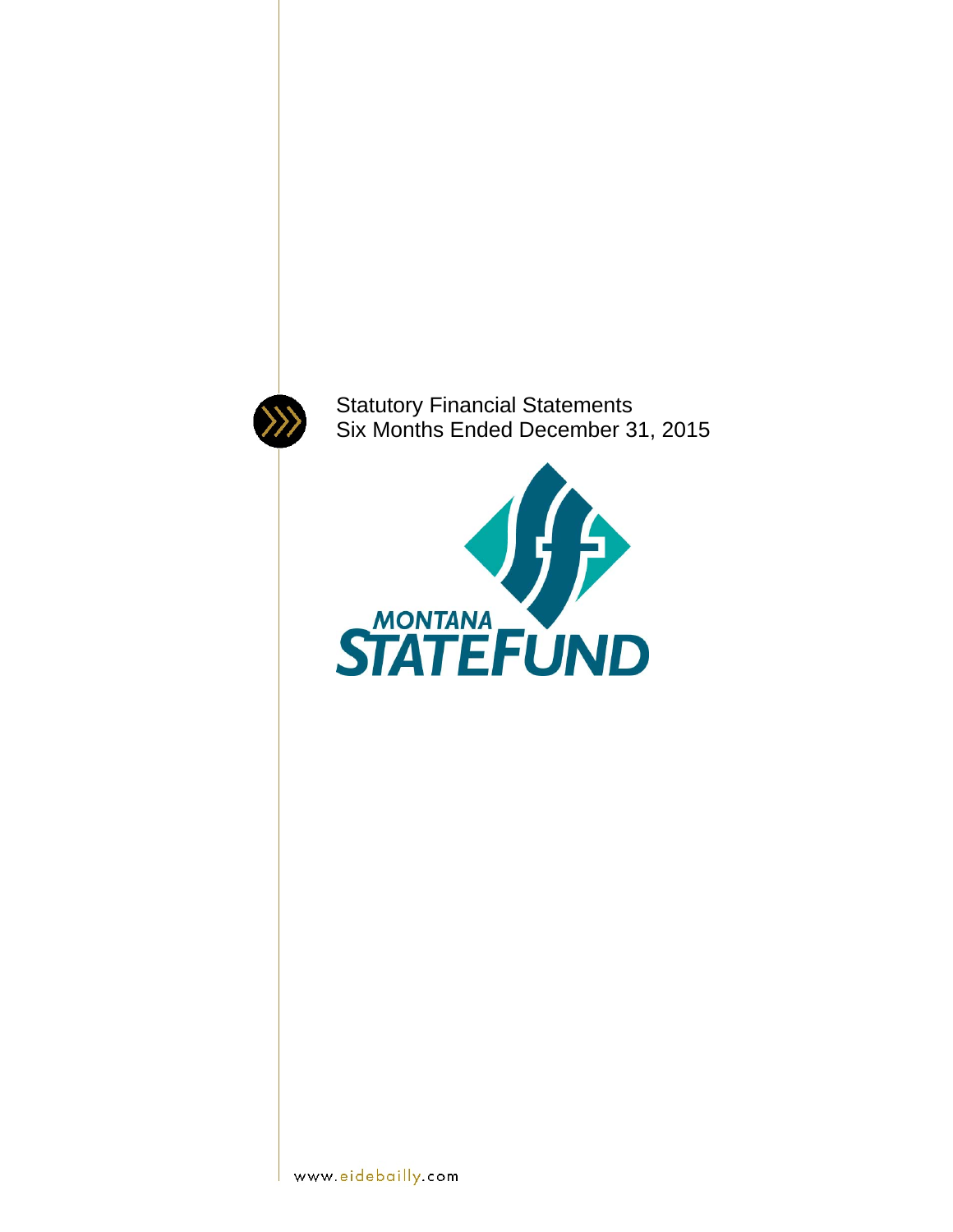| <b>Statutory Financial Statements</b> |  |
|---------------------------------------|--|
|                                       |  |
|                                       |  |
| Supplementary Information             |  |
|                                       |  |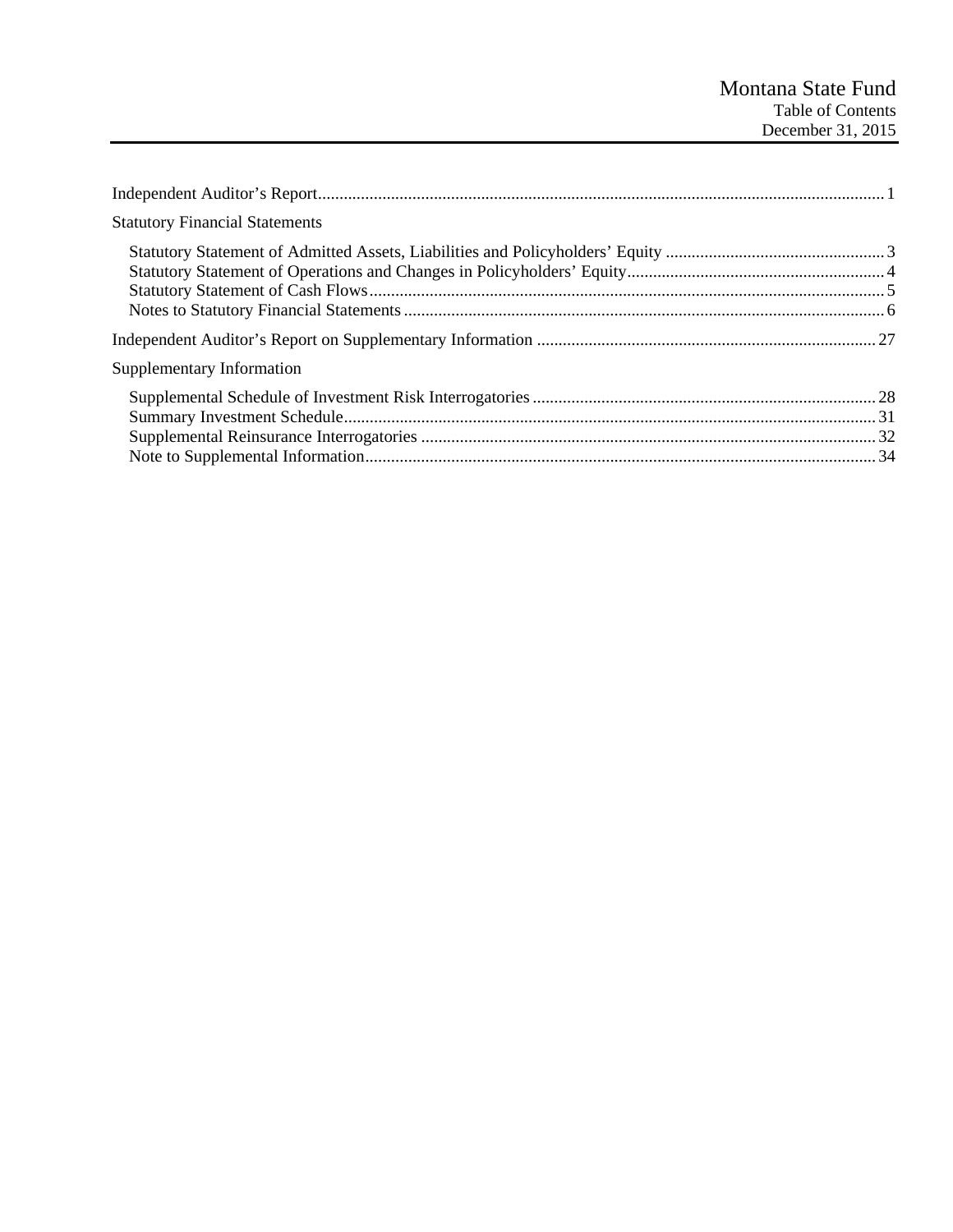

**CPAs & BUSINESS ADVISORS** 

### **Independent Auditor's Report**

To the Board of Directors Montana State Fund Helena, Montana

### **Report on the Financial Statements**

We have audited the accompanying statutory financial statements of Montana State Fund (MSF), a component unit of the State of Montana, which comprise the statutory statements of admitted assets, liabilities, and policyholders' equity as of December 31, 2015, and the related statutory statements of operations, changes in policyholders' equity, and cash flows for the six months ended December 31, 2015, and the related notes to the statutory financial statements.

### **Management's Responsibility for the Financial Statements**

Management is responsible for the preparation and fair presentation of these financial statements in accordance with the accounting practices prescribed or permitted by the Insurance Department of the Montana State Auditor's Office. Management is also responsible for the design, implementation, and maintenance of internal control relevant to the preparation and fair presentation of financial statements that are free from material misstatement, whether due to fraud or error.

### **Auditor's Responsibility**

Our responsibility is to express an opinion on these financial statements based on our audits. We conducted our audits in accordance with auditing standards generally accepted in the United States of America. Those standards require that we plan and perform the audits to obtain reasonable assurance about whether the financial statements are free from material misstatement.

An audit involves performing procedures to obtain audit evidence about the amounts and disclosures in the financial statements. The procedures selected depend on the auditor's judgment, including the assessment of the risks of material misstatement of the financial statements, whether due to fraud or error. In making those risk assessments, the auditor considers internal control relevant to the entity's preparation and fair presentation of the financial statements in order to design audit procedures that are appropriate in the circumstances, but not for the purpose of expressing an opinion on the effectiveness of the entity's internal control. Accordingly, we express no such opinion. An audit also includes evaluating the appropriateness of accounting policies used and the reasonableness of significant accounting estimates made by management, as well as evaluating the overall presentation of the financial statements.

We believe that the audit evidence we have obtained is sufficient and appropriate to provide a basis for our audit opinions.

### **Basis for Adverse Opinion on U.S. Generally Accepted Accounting Principles**

As described in Note 1 to the financial statements, the financial statements are prepared using accounting practices prescribed or permitted by the Insurance Department of the Montana State Auditor's Office, which is a basis of accounting other than accounting principles generally accepted in the United States of America. The effects on the financial statements of the variances between the statutory basis of accounting described in Note 1 and accounting principles generally accepted in the United States of America, although not reasonably determinable, are presumed to be material.

#### www. eidebailly .com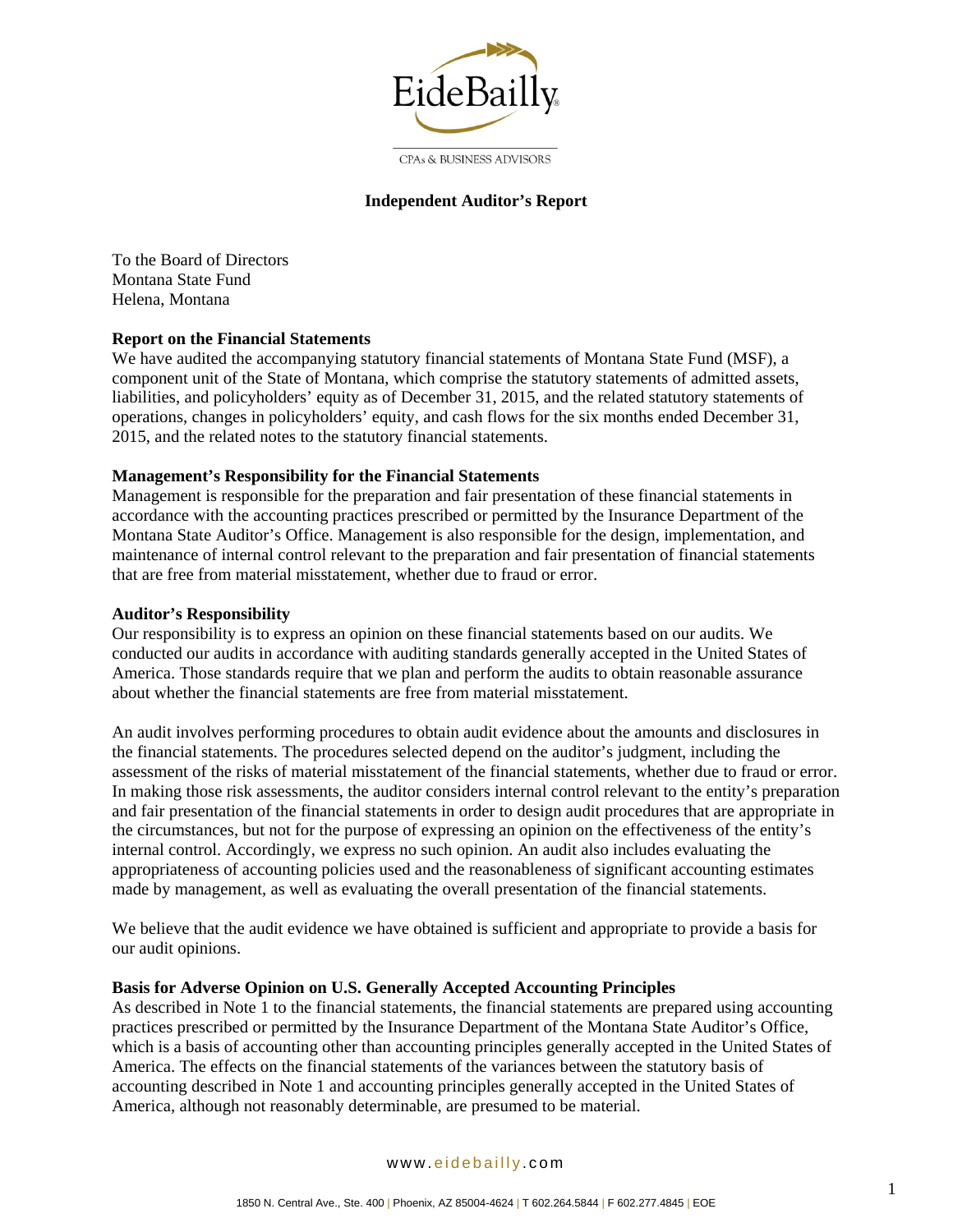#### **Adverse Opinion on U.S. Generally Accepted Accounting Principles**

In our opinion, because of the significance of the matter described in the Basis for Adverse Opinion on U.S. Generally Accepted Accounting Principles paragraph, the financial statements referred to above do not present fairly, in accordance with accounting principles generally accepted in the United States of America, the financial position of Montana State Fund as of December 31, 2015, or the results of its operations or its cash flows for the six months ended December 31, 2015.

#### **Opinion on Regulatory Basis of Accounting**

In our opinion, the financial statements referred to above present fairly, in all material respects, the admitted assets, liabilities, and policyholders' equity of Montana State Fund as of December 31, 2015, and the results of its operations, changes in policyholders' equity and its cash flows for the six months ended December 31, 2015, on the basis of accounting described in Note 1.

Gide Sailly LLP

Fargo, North Dakota April 07, 2016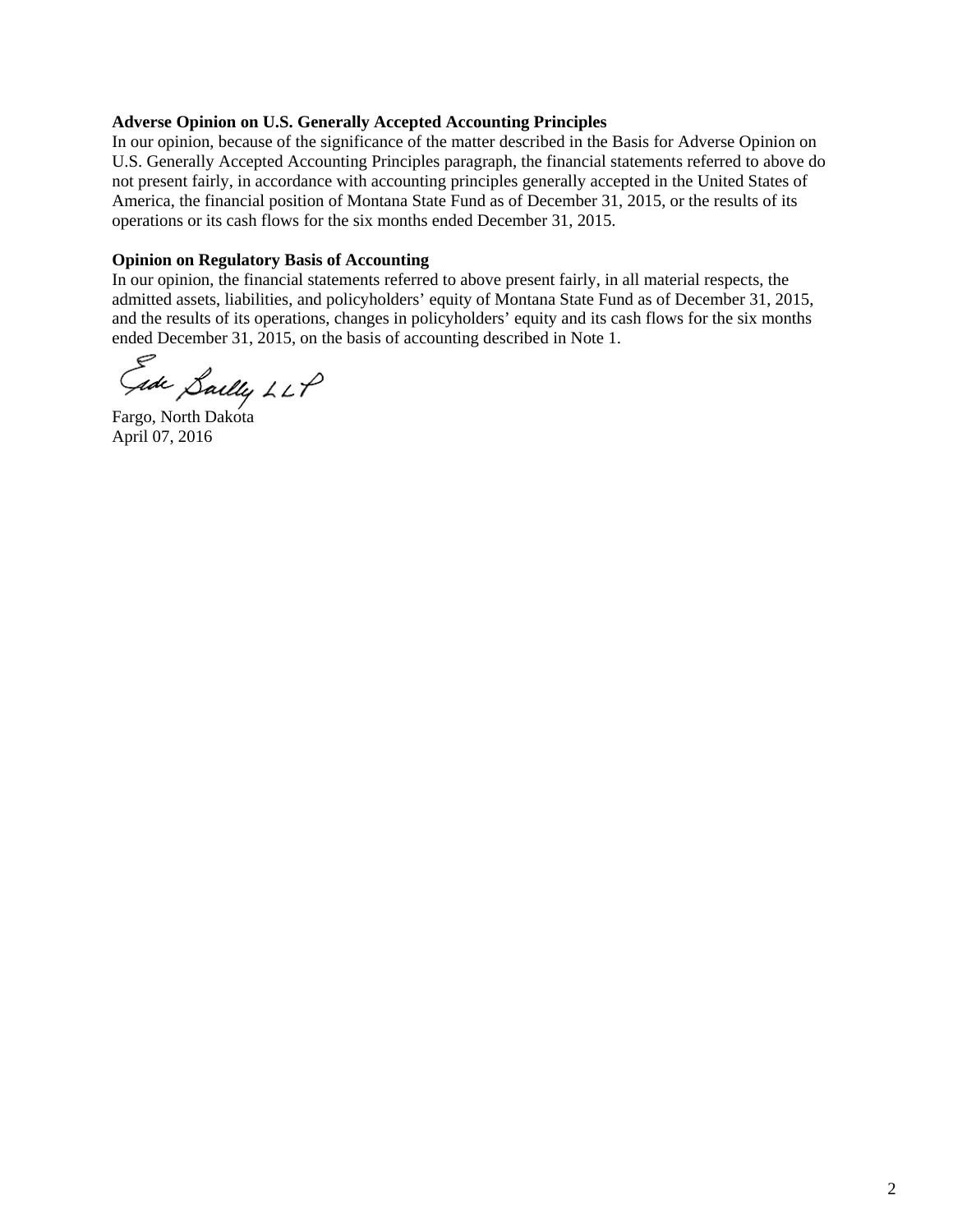## Admitted Assets

| Cash and Invested Assets                                                                       |    |                    |
|------------------------------------------------------------------------------------------------|----|--------------------|
| <b>Bonds</b>                                                                                   | \$ | 1,110,870,403      |
| <b>Equity securities</b>                                                                       |    | 163,817,100        |
| Real estate                                                                                    |    |                    |
| Properties occupied by the Company                                                             |    | 26, 109, 223       |
| Cash and short-term investments                                                                |    | 78,779,178         |
| Other invested assets                                                                          |    | 89,239,954         |
| Securities lending reinvested collateral assets                                                |    | 28,299,273         |
| Total cash and invested assets                                                                 |    | 1,497,115,131      |
| <b>Other Admitted Assets</b>                                                                   |    |                    |
| Investment income due and accrued                                                              |    | 9,620,289          |
| Receivables, net                                                                               |    |                    |
| Uncollected premiums                                                                           |    | 8,536,752          |
| Deferred premiums and installments booked but deferred and not yet due                         |    | 67,745,685         |
| Accrued retrospective premiums                                                                 |    | 139,327            |
| Equipment, net                                                                                 |    | 1,248,361          |
| Reinsurance funds withheld net of reinsurance losses                                           |    |                    |
| recoverable of \$22,439,339                                                                    |    | 67, 131, 834       |
| Funds held by or deposited with reinsured companies<br>Healthcare and other amounts receivable |    | 308,861<br>208,292 |
|                                                                                                |    |                    |
| Total other admitted assets                                                                    |    | 154,939,401        |
| Total admitted assets                                                                          | У, | 1,652,054,532      |
| Liabilities and Policyholders' Equity                                                          |    |                    |
| Liabilities                                                                                    |    |                    |
| Liability for unpaid losses                                                                    | \$ | 785, 305, 845      |
| Liability for unpaid loss adjustment expenses                                                  |    | 114,990,651        |
| Commissions payable                                                                            |    | 3,756,354          |
| Other expenses payable                                                                         |    | 17,246,632         |
| Securities lending liability                                                                   |    | 28,299,273         |
| Unearned premium                                                                               |    | 68,310,184         |
| Funds held by Company under reinsurance treaties                                               |    | 89,571,173         |
| Dividend declared and unpaid                                                                   |    | 33,281,511         |
| Ceded reinsurance premium payable                                                              |    | 146,376            |
| Amounts withheld or retained by company for account of others                                  |    | 2,470,442          |
| Payable to affiliates                                                                          |    | 135,218            |
| Retrospective premiums payable                                                                 |    | 3,383,261          |
| <b>Total liabilities</b>                                                                       |    | 1,146,896,920      |
| Policyholders' Equity                                                                          |    |                    |
| Policyholders' equity                                                                          |    | 505,157,612        |
| Total liabilities and policyholders' equity                                                    | \$ | 1,652,054,532      |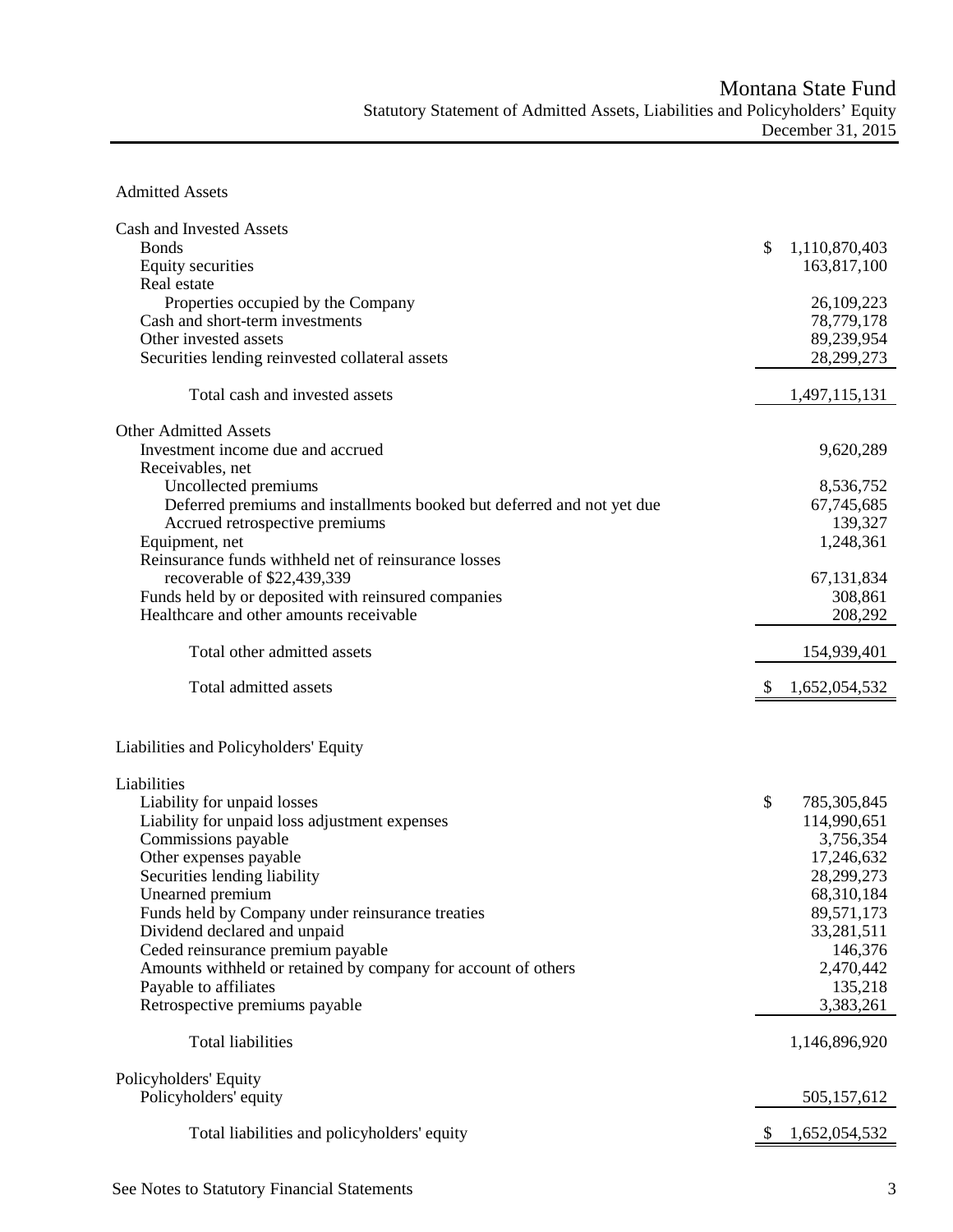| Net Premium Earned                           | \$ | 88,494,811     |
|----------------------------------------------|----|----------------|
| <b>Operating Expenses</b><br>Losses incurred |    | 64,895,010     |
| Loss expenses incurred                       |    | 8,959,545      |
| Underwriting expenses incurred               |    | 17,549,939     |
| Contingent commission income                 |    | (5,765,652)    |
| Net underwriting gain                        |    | 2,855,969      |
| Net investment income earned                 |    | 20,744,298     |
| Net realized capital gains                   |    | 983,709        |
| Receivable balances charged off, net of      |    |                |
| recoveries of \$942,649                      |    | 109,245        |
| Other expenses                               |    | (2,216,497)    |
| Net Income Before Dividends                  |    | 22,476,724     |
| Policyholder Dividends                       |    | (35,003,064)   |
| Net Loss After Dividends                     |    | (12, 526, 340) |
| Changes in Policyholders' Equity             |    |                |
| Balance, Beginning of Period                 | \$ | 516,904,860    |
| Net loss                                     |    | (12,526,340)   |
| Net unrealized gain on investments           |    | 1,770,728      |
| Change in non-admitted assets                |    | (991, 636)     |
| Balance, End of Period                       | S  | 505,157,612    |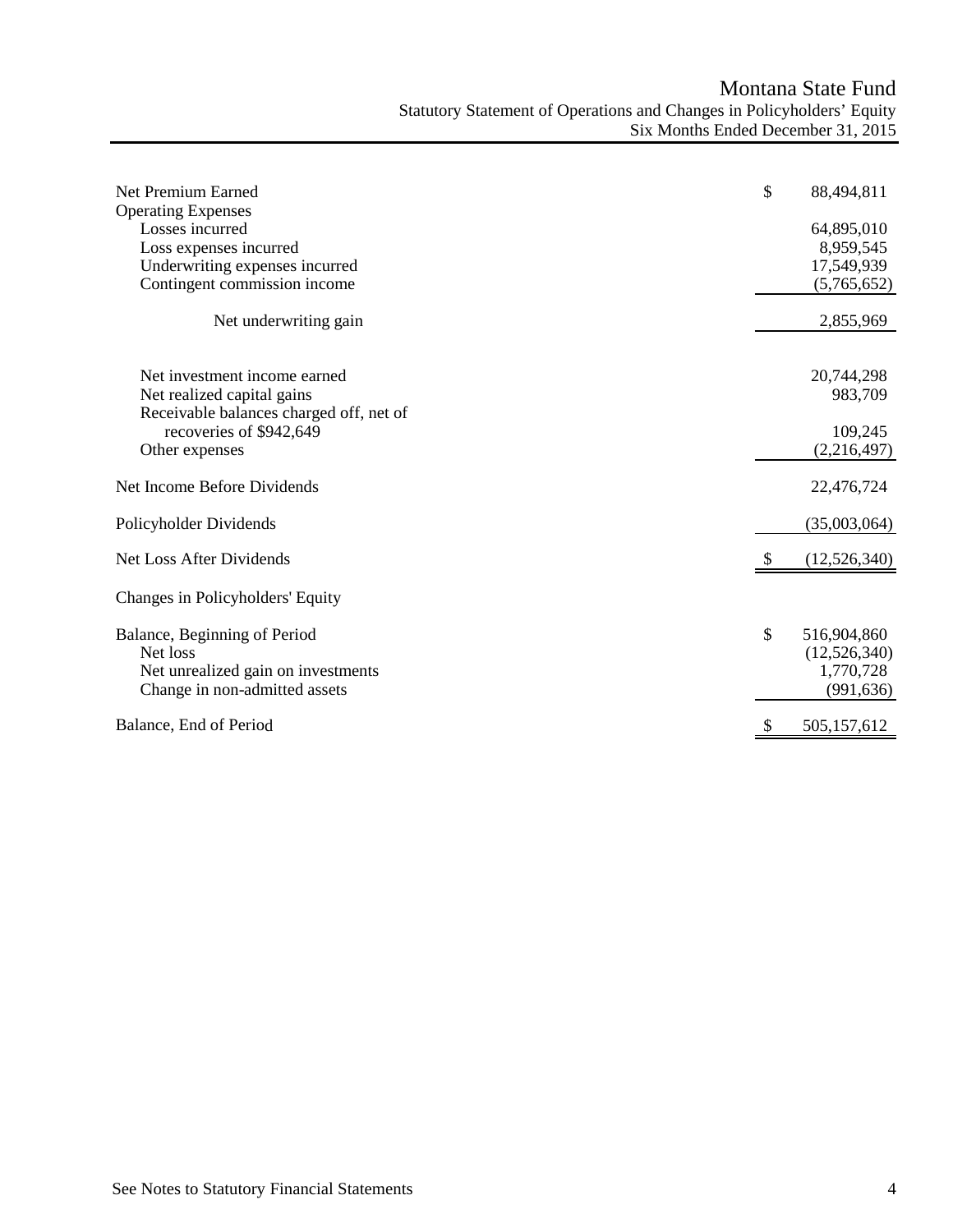| <b>Cash from Operations</b>                              |                  |
|----------------------------------------------------------|------------------|
| Premiums collected, net of reinsurance                   | \$<br>89,928,882 |
| Net investment income                                    | 21,208,510       |
| Miscellaneous income                                     | 992,329          |
|                                                          | 112,129,721      |
| Benefit and loss related payments                        | (60, 475, 751)   |
| Loss adjustments and underwriting expenses paid          | (25, 443, 581)   |
| Dividends paid to policyholders                          | (1,721,553)      |
|                                                          | (87, 640, 885)   |
| Net Cash from Operations                                 | 24,488,836       |
| <b>Cash from Investments</b>                             |                  |
| Proceeds from investments sold, matured, or repaid       |                  |
| <b>Bonds</b>                                             | 58, 383, 545     |
| Total investment proceeds                                | 58,383,545       |
| Cost of investments acquired                             |                  |
| <b>Bonds</b>                                             | (35,671,900)     |
| <b>Equity securities</b>                                 | (3,824)          |
| Total investments acquired                               | (35,675,724)     |
| Net Cash used for Investments                            | 22,707,821       |
| Cash from Financing and Other Sources                    |                  |
| Cash provided or (applied)                               |                  |
| Other sources                                            | (2,600,456)      |
| Net Cash from (used for) Financing and                   |                  |
| <b>Other Sources</b>                                     | (2,600,456)      |
| Net Increase (Decrease) in Cash and Short-Term           |                  |
| Investments                                              | 44,596,201       |
| Cash and Short-Term Investments -                        |                  |
| <b>Beginning of Period</b>                               | 34,182,977       |
| Cash and Short-Term Investments -                        |                  |
| End of Period                                            | \$<br>78,779,178 |
|                                                          |                  |
| Supplemental Disclosure of Non-cash Investing Activities |                  |
| Exchange offer for bond - disposal                       | \$<br>8,985,030  |
| Exchange offer for bond - acquisition                    | (8,985,758)      |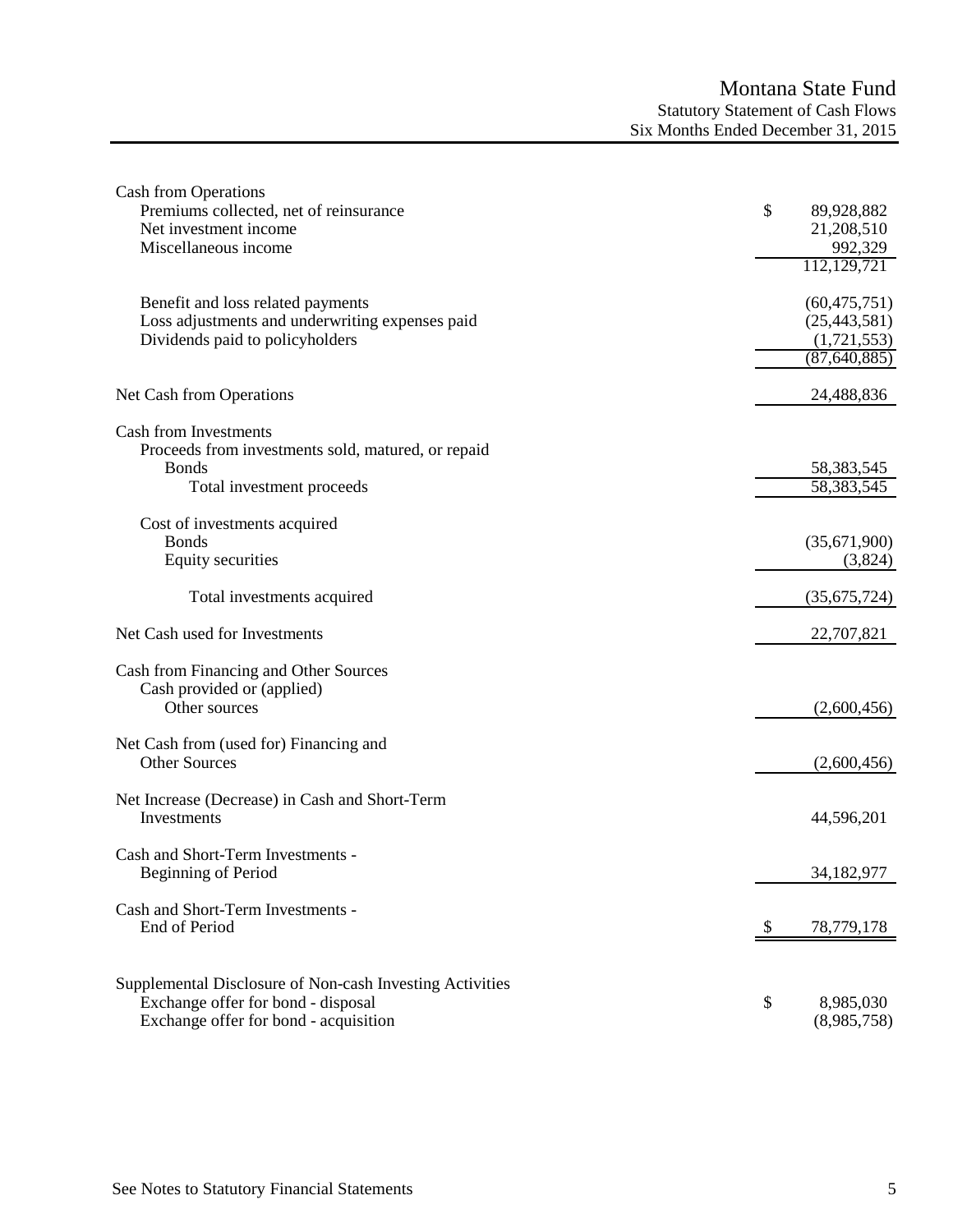## **Note 1 - Nature of Operations and Significant Accounting Policies**

### **Nature of Operations**

The Montana State Fund (MSF) is a nonprofit, independent public corporation established under Title 39, Chapter 71 of the Montana Code Annotated (MCA). MSF provides Montana employers with an option for workers' compensation and occupational disease insurance and guarantees available coverage for all employers in Montana. MSF is governed by a seven member Board of Directors appointed by the Governor. The Board has full power, authority, and jurisdiction in the administration of MSF as fully and completely as the governing body of a private mutual insurance carrier. MSF is allocated to the State of Montana, Department of Administration for administrative purposes only, and is reported as a component unit in the State's Comprehensive Annual Financial Reports. MSF is exempt from federal or state income and premium taxes.

MSF functions as an autonomous insurance entity supported solely from its own revenues. All assets, debts, and obligations of MSF are separate and distinct from assets, debts, and obligations of the State of Montana. State law requires MSF to set premiums at least annually at a level sufficient to ensure adequate funding of the insurance program during the period the rates will be in effect. If MSF is dissolved by an act of law, the money in MSF is subject to the disposition provided by the legislature enacting the dissolution with due regard given to obligations incurred and existing (Section 39-71-2322, MCA). MSF governs, operates and completes its financial reporting as an insurance company domiciled in the State of Montana. However, as of December 31, 2015 MSF was not required to file its annual statement and audited financial reports with the Insurance Department (MDOI) of the Montana State Auditor's Office (SAO).

The 2015 legislature passed SB 123, which significantly changed the regulatory oversight of MSF beginning January 1, 2016. MSF was issued a Certificate of Authority, became an authorized insurer regulated by the MDOI and will be subject to the provisions of Title 33, Montana Insurance Code. MSF financial reporting will convert from a fiscal year ending June 30 to a calendar year of January 1 to December 31. The first calendar year period will begin on January 1, 2016 and quarterly and annual regulatory filings will be submitted to the insurance department as required under the law change. The accompanying financial statements are as of, and for the six month conversion period ended, December 31, 2015, and therefore do not include a comparable prior period.

During the 1990 Montana Special Legislative Session, legislation passed establishing separate liabilities, funding and accounts for claims of injuries resulting from accidents occurring before July 1, 1990, referred to as the Old Fund, and claims occurring on or after July 1, 1990, referred to as MSF. This report reflects only the operations of Montana State Fund. MSF administers and manages the remaining claims of the Old Fund. The State of Montana pays MSF an administrative fee and provides the funding for the Old Fund benefit payments.

### **Basis of Presentation**

The accompanying financial statements of MSF have been prepared in conformity with accounting practices prescribed and permitted by the MDOI (Statutory Accounting Principles or SAP). Such practices vary from accounting principles generally accepted in the United States of America (GAAP) principally in that certain assets reportable under GAAP are "non-admitted" under SAP and have been excluded from the accompanying statutory statements of admitted assets, liabilities and policyholders' equity and charged directly against equity. In addition, certain investments that would be carried at estimated fair value under GAAP are carried at amortized cost or the lower of amortized cost or fair market value for SAP. Certain amounts in the notes to the financial statements have been rounded to the nearest thousand or million and such amounts are annotated with a "K" or "M, respectively.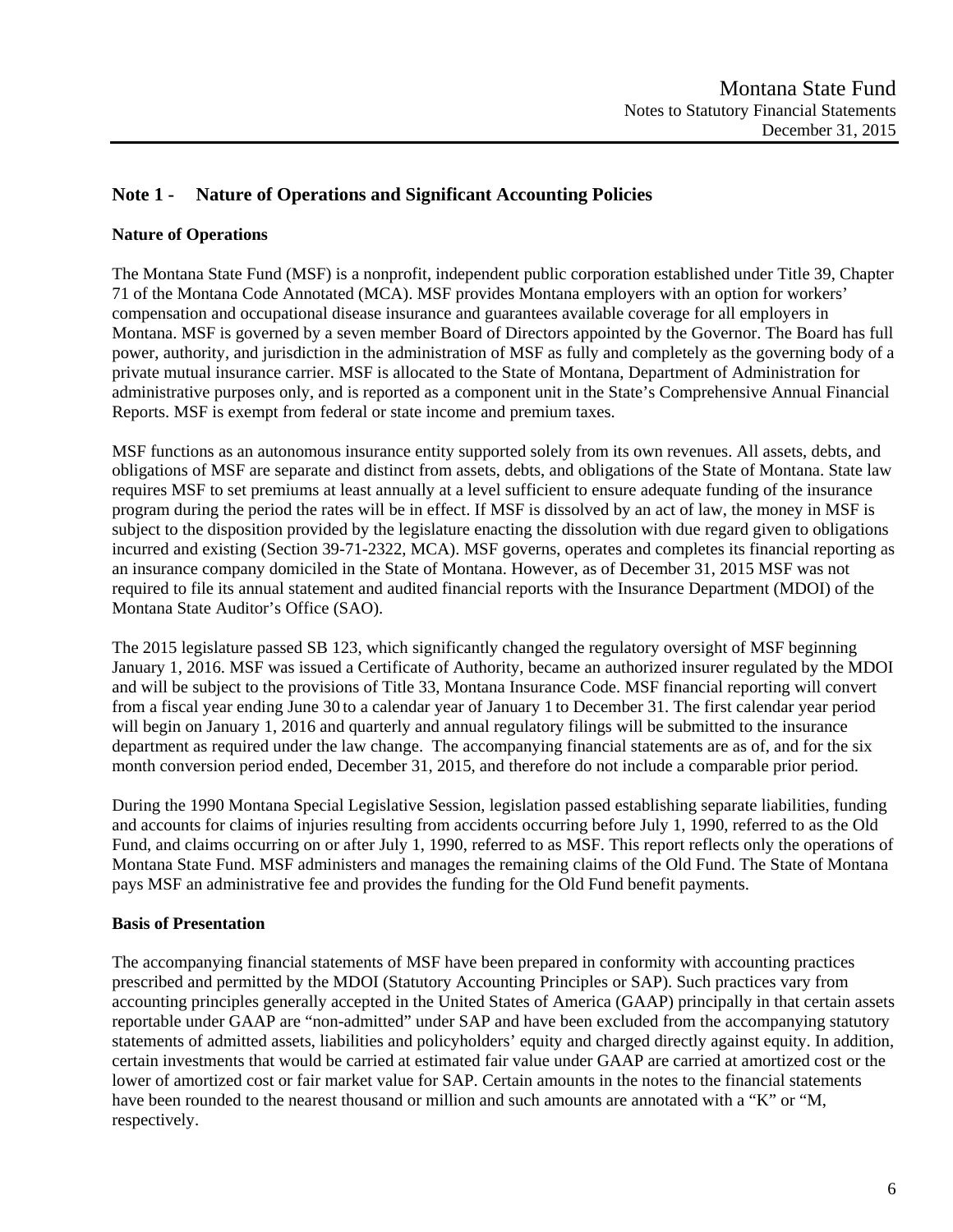The MDOI recognizes only statutory accounting practices prescribed or permitted by the State of Montana for determining and reporting the financial condition and results of operations of an insurance company. The National Association of Insurance Commissioners' (NAIC) *Accounting Practices and Procedures* manual (NAIC SAP) has been adopted as a component of prescribed or permitted practices by the State of Montana.

### Differences of NAIC SAP from Generally Accepted Accounting Principles

Statutory accounting practices vary in some respects from U.S. generally accepted accounting principles (GAAP). Such significant differences include the following:

- a. Investments in equity securities are carried at current market values as determined by the NAIC;
- b. Investments in bonds are generally carried at amortized cost, while under GAAP, they are carried at either amortized cost or estimated fair value based on their classification according to the Company's ability and intent to hold or trade the securities;
- c. Assets having economic value other than those that can be used to fulfill policyholder obligations are categorized as "nonadmitted assets" and are not permitted to be included in the statutory financial statements of admitted assets, liabilities and capital and policyholders' equity, whereas for GAAP, these assets are recognized in the balance sheet, subject to any valuation allowances. Assets reported under NAIC SAP as "non-admitted" are excluded through a charge against unassigned policyholders' equity. Included with non-admitted assets are furniture, certain equipment and software, prepaid expenses and certain receivables that do not meet statutory criteria for admitted assets.
- d. Receivables over 90 days outstanding are not admitted to the statutory financial statements and charged against statutory policyholders' equity, whereas, for GAAP, the Company assesses the collectability of premiums receivable and any charge for uncertain collection is made to the income statement.
- e. Cash, cash equivalents, and short-term investments in the statements of cash flows represent cash balances and investments with initial maturities of one year or less. Under GAAP, the corresponding caption of cash and cash equivalents include cash balances and investments with initial maturities of three months or less.
- f. Commissions allowed by reinsurers on business ceded are reported as income when received rather than being deferred and, to the extent recoverable, amortized over the life of the policy, as required under GAAP.
- g. Governmental pension accounting standards (GASB 68) require recognition of an allocation of the state's unfunded retirement plan liability at the agency level. Under SAP, the recording of a portion of the unfunded liability is not required for a reporting entity who participates in a plan sponsored by another entity but is not directly liable for the obligations under the plan (SSAP No. 102 paragraph 81); however, the amounts contributed to the plan by MSF are recorded as expense in the current period.
- h. The statutory statement of cash flows differs in certain respects from the presentation required within GAAP literature, including presentation of changes of cash and short investments instead of cash and cash equivalents. In addition, GAAP requires a reconciliation of net income to net cash from operating activities. Short term investments include securities with a maturity of one year or less and are included in the cash balance, whereas GAAP excludes short term investments from cash. Both statutory and GAAP include cash equivalents in the cash balance. Cash equivalents are defined as highly liquid investments with a maturity of three months or less at acquisition.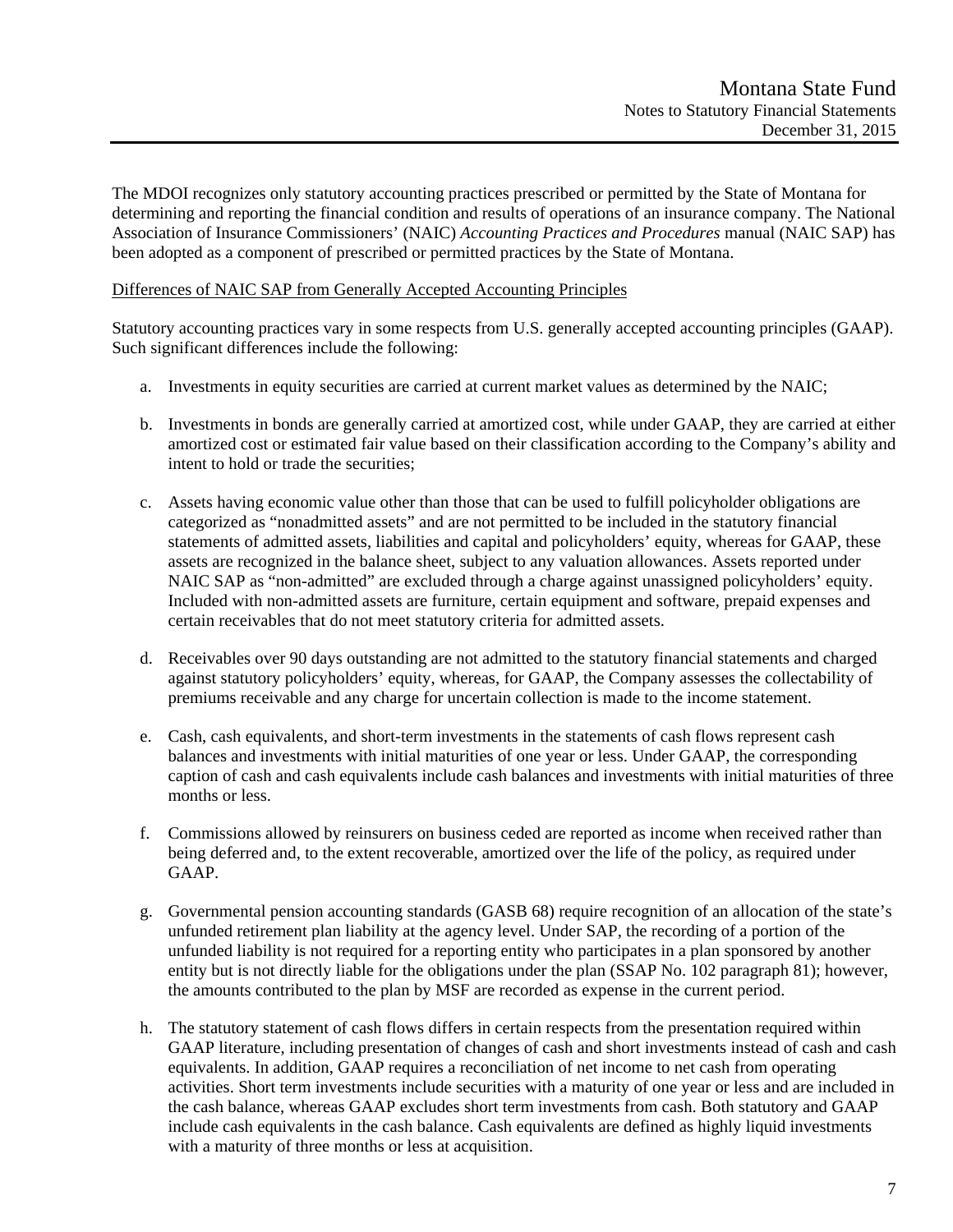i. The statutory financial statements are prepared in conformity with the Annual Financial Reporting Model Regulation # 205, which requires the audited financial statements to conform to the language and groupings used to prepare the Annual Statements filing as set out by the NAIC.

The differences between statutory accounting practices and GAAP are material. See Note 17 for a listing of significant differences.

MSF's financial statements are stated on a NAIC SAP basis except where certain differences are set out in the Montana Code Annotated (MCA). MCA references conformity with the Accounting Practices and Procedures Manual within section 33-2-701(1) and therefore concludes that no legislation is necessary to adopt its use.

For the six months ended December 31, 2015, there was no difference of MSF's net income and policyholder's equity between NAIC SAP and practices prescribed and permitted by the State of Montana.

### **Significant Statutory Accounting Policies**

#### Cash and Cash Equivalents

Cash constitutes a medium of exchange that a bank or other similar financial institution will accept for deposit and allow an immediate credit to the depositor's account. Savings accounts, certificates of deposits with maturity dates of one year or less, and cash equivalents are also classified as cash. Cash equivalents are investments with original maturities of three months or less; are readily convertible to known amounts of cash; and present insignificant risk of change in value due to changes in interest rates. The Montana State Treasury and the Montana Board of Investments (BOI) hold MSF's cash and cash equivalent balances. At times during the year, MSF's cash balances are in excess of federally insured limits. The Company does not consider this a material risk.

### Short-Term Investments

Short-term investments are those investments with remaining maturities of one year or less at the time of acquisition, excluding those investments classified as cash equivalents. Short-term investments include but are not limited to bonds, commercial paper, money market instruments, repurchase agreements, and collateral and mortgage loans that meet the above criteria. MSF participates in the Short-Term Investment Pool (STIP), maintained by the BOI. STIP balances are highly-liquid investments. The net asset value (NAV) of STIP materially approximates cost.

#### Investments

Equity securities, bonds, investments in partnerships and limited liability companies, and certificates of deposit with original maturities greater than one year are long-term investment securities. Long-term securities are held by BOI. State Street Bank is the custodial bank for BOI.

Equity securities are valued at fair market value. The Montana Constitution allows investing in equity securities, with the restriction that equity securities cannot exceed 25% of total investment book value. The BOI approved a policy statement to maintain the allocation to public equities at 10% of total portfolio market value. The allocation range is set at +/-2%, or 8% to 12%. Investments in equity securities are carried at current fair market value as determined by the Securities Valuation Office (SVO), and the related unrealized capital gains (losses) are reported in policyholders' equity.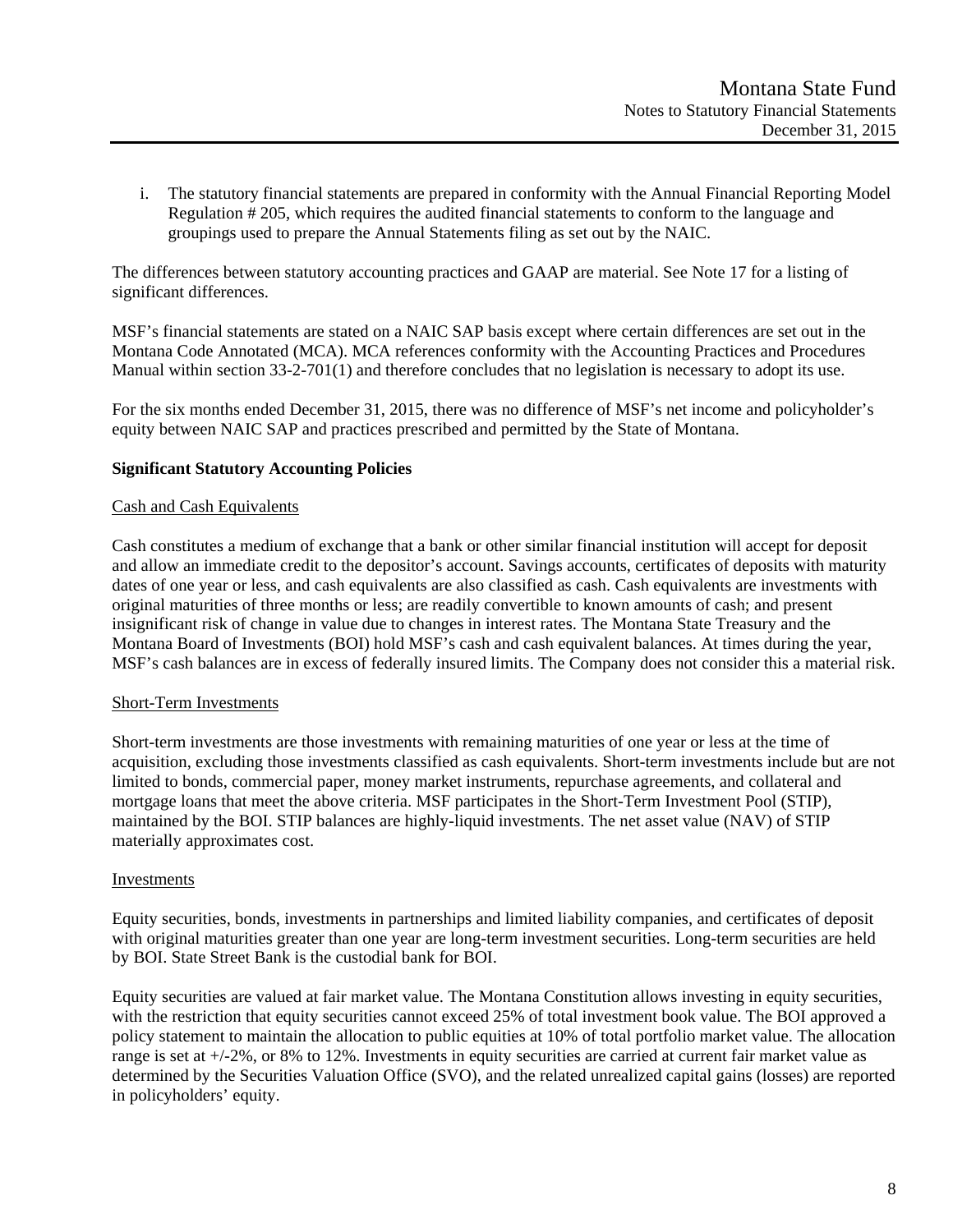Bonds are rated and valued in accordance with the NAIC Securities Valuation Office (SVO) rating guidelines. Bonds with a SVO rating of 1 and 2 are valued at amortized cost. Bonds with a SVO rating of 3 or higher are valued at the lower of amortized cost or market.

Investments in partnerships and limited liability companies are valued based on the underlying audited U.S. GAAP equity of the investee in accordance with SSAP No. 48 and/or SSAP No. 97. The related unrealized capital gains (losses) are reported in policyholders' equity.

MSF has no derivative investments.

Investments in Real Estate are comprised of property occupied by the Company. These investments are recorded at depreciable cost net of related debt obligation, which was zero as of December 31, 2015. Depreciation is calculated on a straight-line basis over the estimated useful life of the property. Land is valued at historical cost.

Investment income consists of interest and dividends, net of related investment expenses. Interest is recognized on an accrual basis and dividends are recorded as earned at the ex-dividend date. Realized capital gains and losses are determined using the first-in first-out method at the time of disposition.

MSF's fund manager uses the scientific (constant yield) interest method of amortization in accordance with SSAP No. 26. Securities transactions are recorded on the trade date.

### Fair Values of Financial Instruments

Statement of Statutory Accounting Principles (SSAP) No. 100, "Fair Value Measurements" defines fair value as the price that would be received from selling an asset or paid to transfer a liability in an orderly transaction between market participants at the measurement date. When determining the fair value measurements for assets and liabilities required to be recorded at fair value, the Company considers the principal or most advantageous market in which it would transact and considers assumptions that market participants would use when pricing the asset or liability, such as inherent risk, transfer restrictions, and risk of nonperformance.

The Company classified its investments based upon an established fair value hierarchy that prioritizes the inputs to valuation techniques used to measure fair value. SSAP No. 100 describes a fair value hierarchy based on three levels of inputs, of which the first two are considered observable and the last unobservable, that may be used to measure fair value, which are the following:

- Level 1—Quoted prices in active markets for *identical* assets or liabilities.
- Level 2—Inputs other than Level 1 that are observable, either directly or indirectly; such as quoted prices for *similar* assets or liabilities, quoted prices in markets that are not active; or other inputs that can be corroborated by observable market data for substantially the full term of the assets or liabilities.
- Level 3—Unobservable inputs that are supported by little or no market activity and that are significant to the fair value of the assets or liabilities.

The asset or liability's fair value measurement level within the fair value hierarchy is based on the lowest level of any input that is significant to the fair value measurement. Valuation techniques used need to maximize the use of observable inputs and minimize the use of unobservable inputs.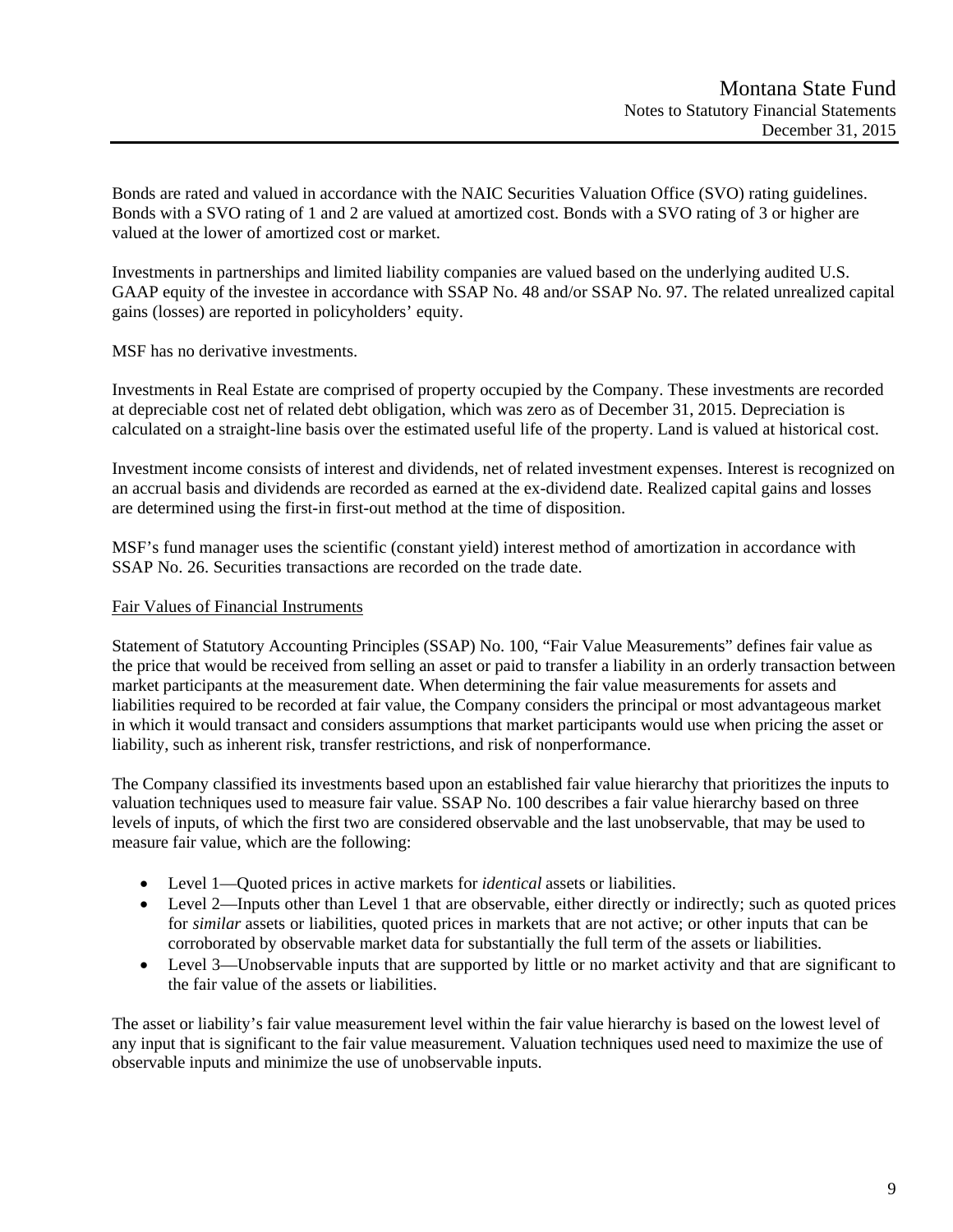Following is a description of the valuation methodologies used for assets measured at fair value or for those assets not stated at fair value in the financial statements but whose estimated fair values are disclosed.

- *Bonds Issuer Obligations, including Industrial and Miscellaneous:* Valued based on NAIC market values. For those securities not actively traded, quoted market prices of comparable instruments or discounted cash flow analysis are used based upon inputs that are observable in the markets for similar securities. Inputs include benchmark yields, credit spreads, default rates, prepayments and non-bonding broker quotes.
- *Bonds Mortgage and Other Asset-Backed Bonds:* Valued based on Commercial and Residential Mortgage Backed Securities modeling file provided by the NAIC. The prepayment assumptions used for single class and multi-class mortgage-backed/asset-backed securities were obtained from broker/dealer survey values. These assumptions are consistent with the current interest rate and economic environment.
- *Equity Securities-Unaffiliated and Mutual Funds:* Valued based on NAIC quoted market values. If NAIC market values are unavailable, value is determined based on the underlying equity.

*Other Invested Assets:* Value is based on the underlying equity of the related entity.

*Cash and Cash Equivalents:* The carrying amounts approximate fair value.

The preceding methods described may produce a fair value calculation that may not be indicative of net realizable value or reflective of the future fair values. Furthermore, although the company believes its valuation methods are appropriate and consistent with other market participants, the use of different methodologies or assumptions to determine the fair value of certain financial instruments could result in a different fair value measurement at the reporting date.

### Other-Than-Temporary Declines in Fair Value

The Company regularly reviews its investment portfolio for factors that may indicate that a decline in fair value of an investment is other-than-temporary. Some factors considered in evaluating whether or not a decline in fair value is other-than-temporary include: the Company's ability and intent to retain the investment for a period of time sufficient to allow for a recovery in value; the duration and extent to which fair value has been less than cost; and the financial condition and prospects of the issuer. When an other-than-temporary impairment is recognized, the security is written down to an estimated fair value and the amount of the write-down is recorded as a realized loss.

### Cash Collateral and Liability for Securities on Loan

Under the provisions of state statutes, the Montana Board of Investments (BOI) has, by a Securities Lending Authorization Agreement, authorized the custodial bank, State Street Bank, to lend BOI's securities to brokerdealers and other entities with a simultaneous agreement to return the collateral for the same securities in the future. During the period the securities are on loan, BOI receives a fee and the bank must initially receive collateral equal to 102% of the market value of the securities on loan and must maintain collateral of at least 100% of the market value of the loaned security. BOI retains all rights of ownership during the loan period.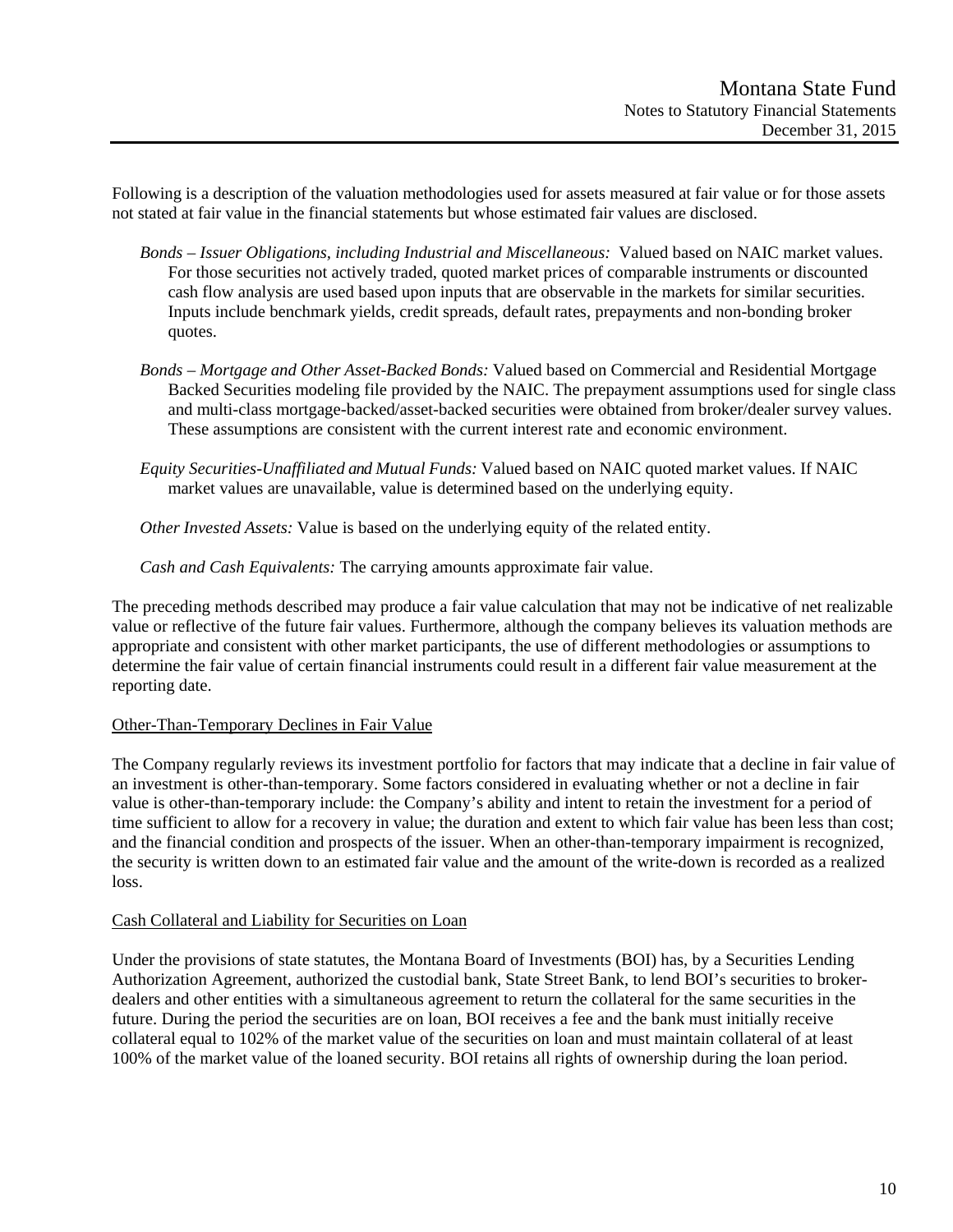The cash collateral received on each loan was invested, together with the cash collateral of other qualified plan lenders, in a collective investment pool, the Securities Lending Quality Trust. The relationship between the average maturities of the investment pool and BOI's loans was affected by the maturities of the loans made by other plan entities that invested cash collateral in the collective investment pool, which BOI could not determine. On December 31, 2015, BOI had no credit risk exposure to borrowers.

### Premium Receivable

Premium receivable balances with an amount due over 90 days are non-admitted assets. MSF evaluates the remaining admitted accounts receivable asset for impairment. If it is probable that any amounts are not collectible, the uncollectible receivable is written off and charged to income in the period the determination is made.

### Computer Equipment and Software

Computer equipment is capitalized if the actual or estimated historical cost exceeds \$5,000. Software is capitalized if the actual or estimated historical cost exceeds \$100,000. Computer equipment is depreciated on a straight-line basis over an estimated useful life of three years. Software is amortized on a straight-line basis using a three-year life for operating software and a five year life, or less, for application software. In accordance with statutory accounting principles, computer equipment and operating software are admitted assets, although Montana §33-2-501(11) limits admission of EDP equipment to a maximum of 1% of admitted assets. Application software is a non-admitted asset.

### Furniture, Equipment and Leasehold Improvements

Furniture and equipment are capitalized if the unit cost exceeds \$5,000, and are recorded at cost and depreciated on a straight-line basis using estimated useful lives, which range from five to ten years. There are no leasehold improvements. Statutory accounting principles require that furniture, equipment and leasehold improvements be capitalized, depreciated and non-admitted.

### Other Assets

Other assets include advances for the Other States Coverage reinsurance contracts.

### Risks and Uncertainties

Risks and uncertainties existing as of the date of the financial statements are as follows:

*Credit Risk* – Credit risk is defined as the risk that an issuer or other counterparty to an investment will not fulfill its obligation. With the exception of the U.S. Government securities, fixed income instruments have credit risk as measured by major credit rating services. This risk is that the issuer of a fixed income security may default in making timely principal and interest payments. The Board of Investment's policy requires MSF fixed income investments, at the time of purchase, to be rated an investment grade as defined by Moody's and/or Standard & Poor's (S&P) rating services. The U.S. Government securities are guaranteed directly or indirectly by the U.S. Government. Obligations of the U.S. Government or obligations explicitly guaranteed by the U.S. Government are not considered to have credit risk.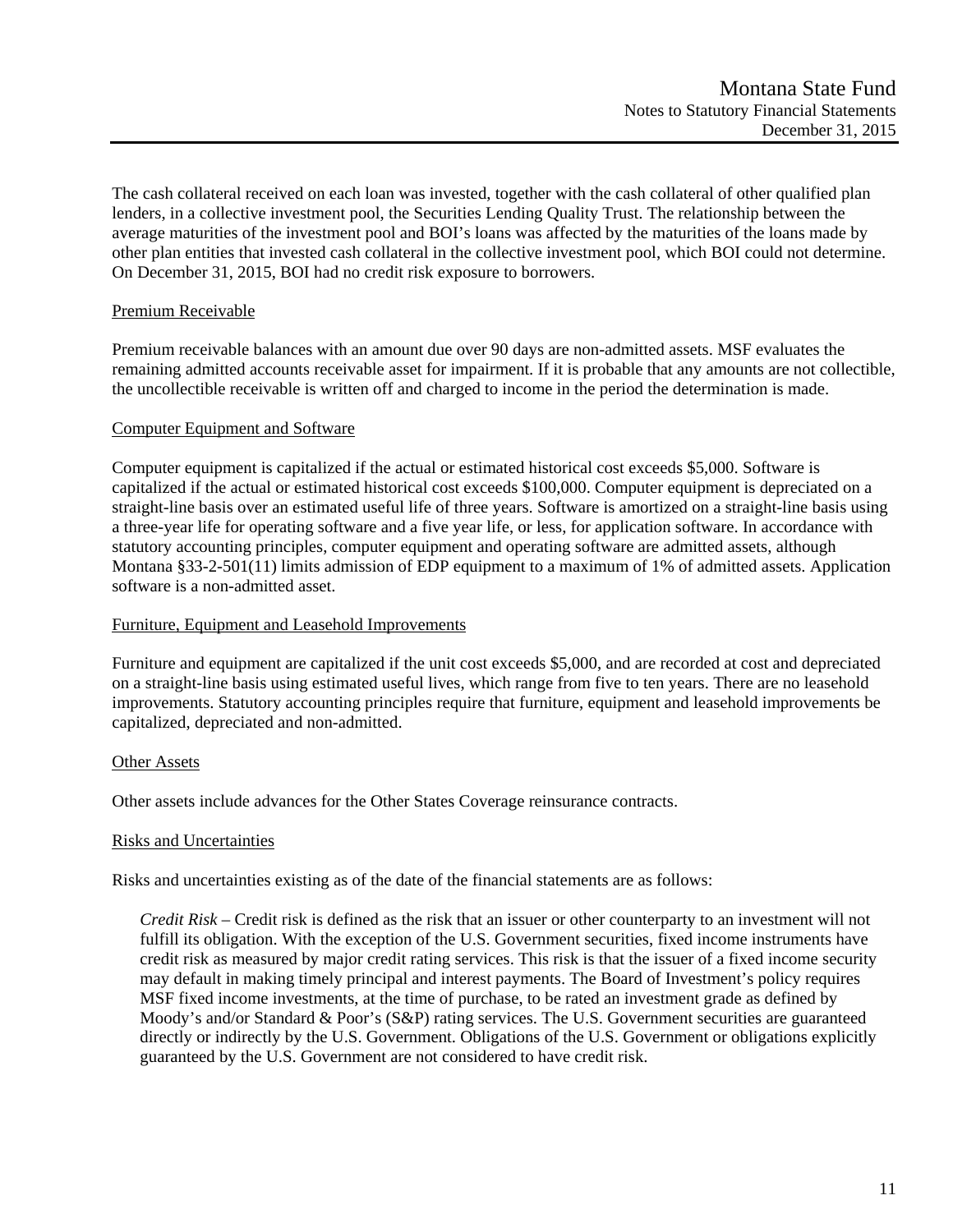*Custodial Credit Risk* – Custodial credit risk for investments is the risk that, in the event of the failure of the counterparty to a transaction, a company will not be able to recover the value of the investment or collateral securities that are in the possession of an outside party. As of December 31, 2015, all the fixed income and other equity securities were registered in the nominee name of BOI and held in the possession of BOI's custodial bank, State Street Bank.

*Concentration of Credit Risk* – Concentration of credit risk is the risk of loss attributed to the magnitude of a company's investment in a single issuer. The MSF Investment Policy requires credit risk to be limited to 2% of the total securities portfolio in any one name. The MSF Investment Policy provides for "no limitation on U.S. government/agency securities." Investments issued or explicitly guaranteed by the U.S. Government are excluded from the concentration of credit risk requirement.

*Interest Rate Risk* – Interest rate risk is the risk that changes in interest rates will adversely affect the fair value of an investment. The MSF Investment Policy sets an average portfolio duration range of 2-5 years for fixed income securities except in extraordinary circumstances where a shorter duration may be advisable. BOI uses the effective duration method to calculate interest rate risk. The Board's analytics software uses an option-adjusted measure of a bond's (or portfolio's) sensitivity to changes in interest rates.

Corporate asset-backed securities are based on cash flows from principal and interest payments on underlying automobile loan receivables, credit card receivables, and other assets. These securities, while sensitive to prepayments due to interest rate changes, have less credit risk than securities not backed by pledged assets.

MSF investments are categorized in Note 2 to disclose credit and interest rate risk as of December 31, 2015.

*Uncertainty Due to Litigation* – In the ordinary course of business, MSF is a defendant in various litigation matters. Although there can be no assurances, as of December 31, 2015, in the opinion of MSF's management based on information currently available, the ultimate resolution of these legal proceedings would not be likely to have a material adverse effect on its statutory results of revenue and expenses, admitted assets, liabilities and policyholders' equity or liquidity. For further discussion, refer to Note 14 (Contingencies and Uncertainties).

*Vulnerability Due to Certain Concentrations* – MSF conducts its business primarily within the State of Montana and is susceptible to risk based on the economy of the geographic territory it serves. As of December 31, 2015, about 72% of total premium was written through appointed agency producers, and about 28% was written directly by MSF. One agency, which is one of the largest insurance brokerages in the United States, represented 38% of MSF's total premium as of December 31, 2015.

*Use of Estimates –* The preparation of financial statements in conformity with Statutory Accounting Principles requires management to make estimates and assumptions that affect the reported amounts of assets and liabilities and disclosure of contingent assets and liabilities at the date of the financial statements and the reported amounts of revenue and expenses during the period. Actual results could differ from those estimates. Material estimates susceptible to significant change include loss and loss adjustment expense reserves, the fair value of investments, investment impairments, and cost allocation processes.

*Reinsurance Risk –* Reinsurance contracts do not relieve the Company from its obligations to insureds. Failure of reinsurers to honor their obligations could result in losses to the Company. The Company evaluates the financial condition of its reinsurers to minimize its exposure to significant losses from reinsurer insolvencies. Management believes that any liability arising from this contingency would not be material to the Company's financial position.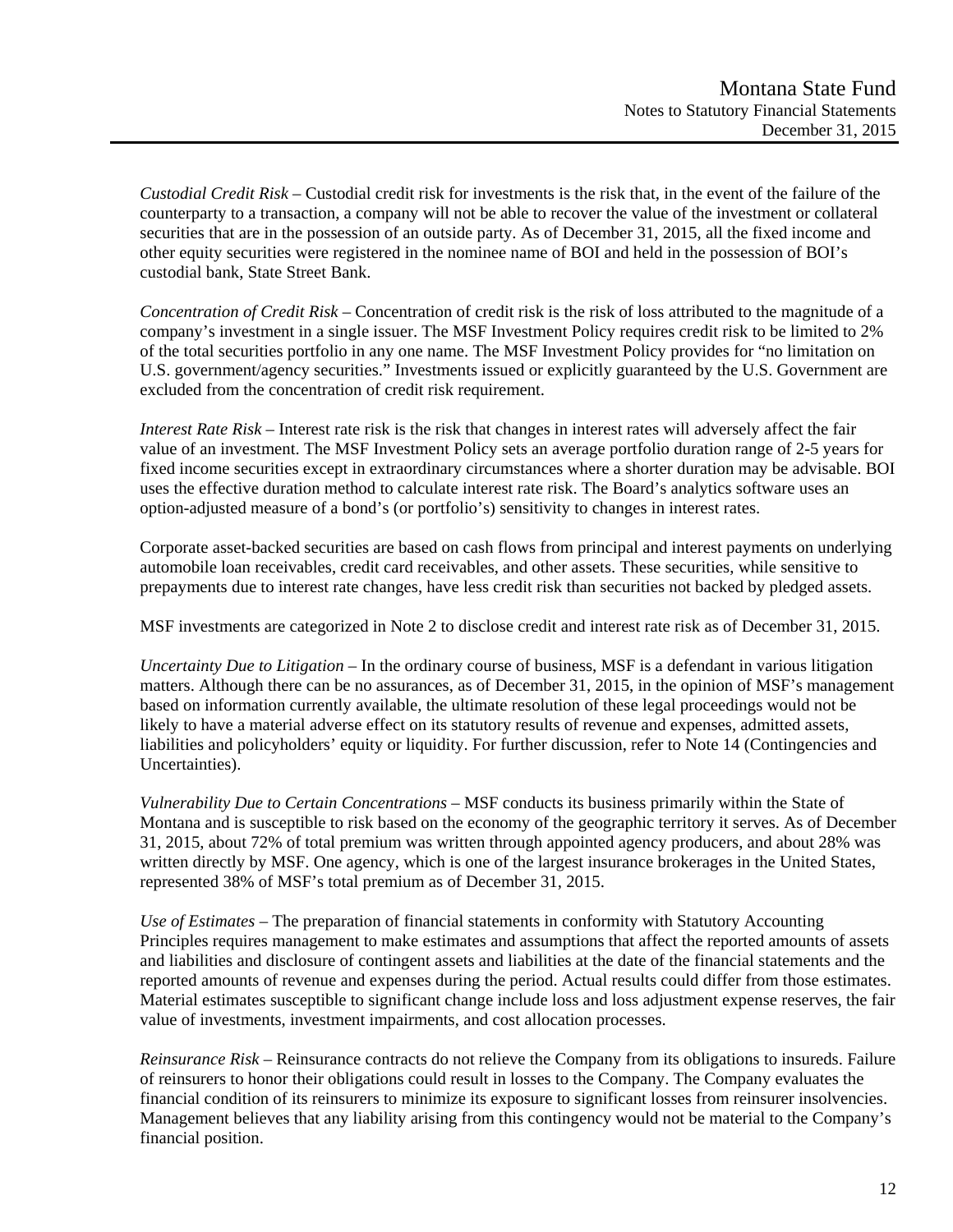*Risk-Based Capital* – Risk-based capital (RBC) is a method developed by the NAIC to measure the minimum amount of capital appropriate for an insurance company to support its overall business operations in consideration of its size and risk profile. The formulas for determining the amount of RBC specify various weighting factors that are applied to financial balances or various levels of activity based on the perceived degree of risk of such activities. The adequacy of the company's actual capital is measured by the RBC results as determined by the formulas. Companies below minimum RBC requirements are subject to specified corrective action. MSF was not required to report its RBC as of December 31, 2015 but will begin reporting and being regulated based on its RBC for the year ending December 31, 2016.

### Administrative Cost Allocation

State law (Section 39-71-2352, MCA) requires MSF to separately determine and account for administrative expenses and benefit payments on claims for injuries resulting from accidents occurring before July 1, 1990 (Old Fund) from those occurring on or after July 1, 1990 (MSF). The law also limits annual administrative costs of claims associated with the Old Fund to \$1.25M. MSF received \$430K from the State of Montana for the administration of the Old Fund for the six months ended December 31, 2015.

### Losses Incurred and Loss Adjustment Expense Estimates

Loss and loss adjustment expense (LAE) reserves are established to provide for the estimated ultimate settlement cost of all claims incurred. Loss reserves are based on reported aggregate claim cost estimates combined with estimates for future development of such claim costs and estimates of incurred but not reported (IBNR) claims. Because actual claim costs depend on such complex factors as inflation and changes in the law, claim liabilities are recomputed periodically using a variety of actuarial and statistical techniques to produce current estimates that reflect recent settlements, claim frequency, and other economic and social factors. There can be no assurance that the ultimate settlement of losses may not vary materially from the estimate recorded. Since liabilities are based on estimates, the ultimate liability may be in excess of, or less than, the amounts provided. Adjustments to these estimates of reserves will be reflected in the Statutory Statement of Operations in future years.

A provision for inflation and the calculation of estimated future claim costs is implicit in the calculation because reliance is placed both on actual historical data that reflect past inflation and on other factors that are considered to be appropriate modifiers of past experience.

Losses and loss adjustment expenses are presented at face value net of estimated reinsurance recoverable. For further discussion, refer to Note 8.

### Reinsurance Recoverable on Paid and Unpaid Losses

Reinsurance recoverables are estimates of paid and unpaid losses collectible from MSF's reinsurers. The amounts ultimately collected may be more or less than these estimates. Any adjustments of these estimates are reflected in revenues and expenses as they are determined.

### Unearned Premiums

Unearned premium reflects premium that has been written but not yet earned. Premiums are earned and thereby recognized as revenue on a pro-rata basis over the policy period, beginning on the effective date of the policy. The unearned premium was \$68M at December 31, 2015.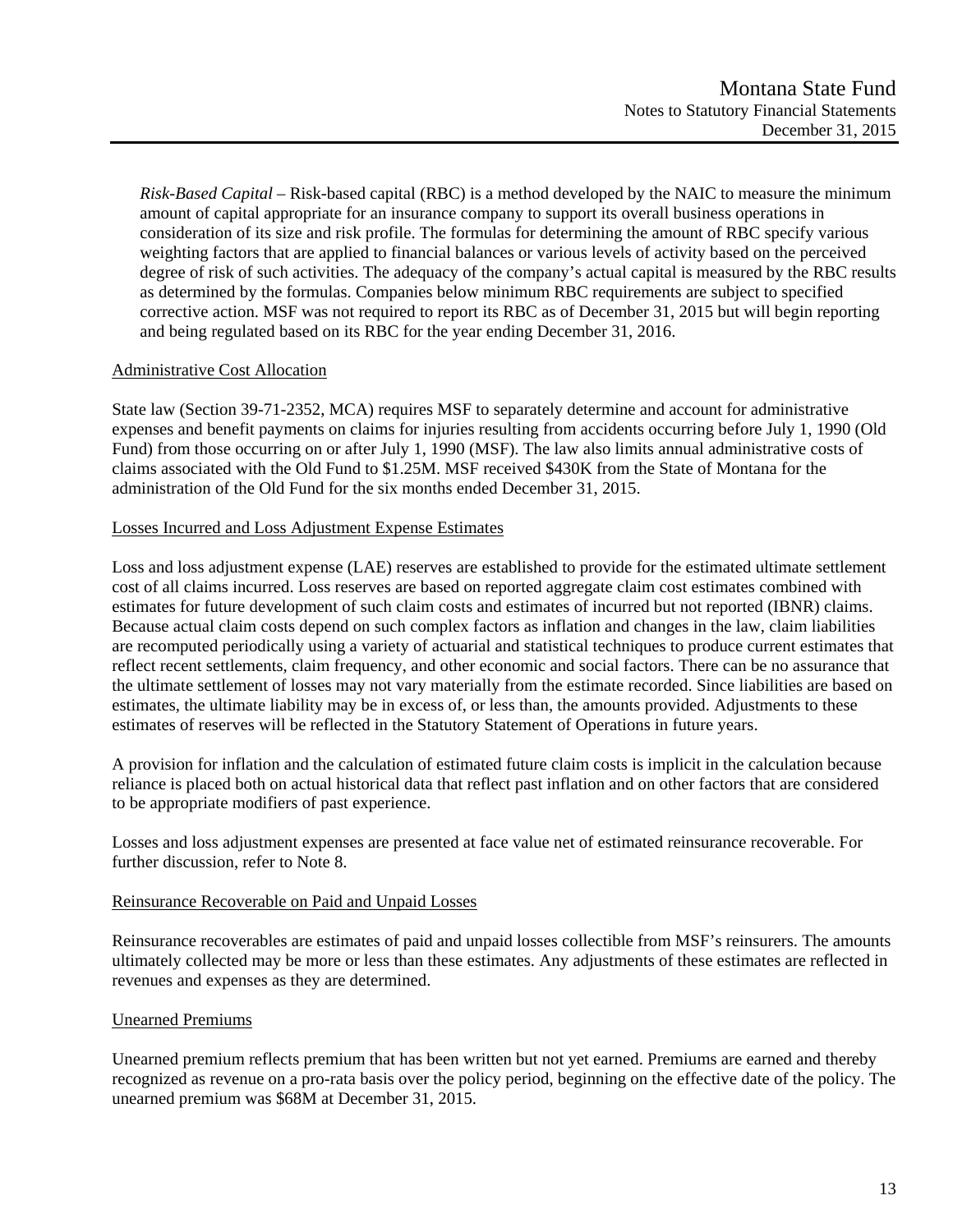### Premium Deficiency Reserve

Premium deficiency reserves and the related expense are recognized when it is probable that losses, loss adjustment expense and policy maintenance costs under a group of existing contracts will exceed net earned premium, reinsurance recoveries and anticipated investment income. No such reserves were required at December 31, 2015.

### Other Liabilities

- Security Deposits Security deposits are monies held on behalf of certain policyholders based on arranged payment terms or account history.
- Funds Withheld Funds withheld are premiums due to reinsurers on a contingent basis in accordance with the reinsurance contracts in place.
- Accounts Payable Accounts payable includes liabilities incurred on behalf of claimants, refunds and dividends due to policyholders and amounts due to vendors.
- Compensated Absences MSF supports two leave programs, the State of Montana Leave Program, (Traditional Plan) and the MSF Personal Leave Program. Employees covered in the Traditional Plan accumulate both annual leave and sick leave and MSF pays employees 100% of unused annual leave and 25% of unused sick leave upon termination. MSF also pays 100% of unused compensatory leave credits upon termination to employees in the Traditional Plan. Employees in the Personal Leave Program accumulate personal leave and extended leave. MSF pays employees for 100% of unused personal leave and banked holiday leave upon termination but extended leave has no cash value at the time of termination.
- Other Postemployment Benefits Postemployment benefit obligations are administered by the State of Montana. The liability and expense are recorded, and are amortized on a GAAP basis as provided by the State because a statutory valuation is not available. Management believes the difference between the GAAP valuation and the SAP valuation is not material to these financial statements. For further discussion, refer to Note 9.

### Income and Premium Taxes Payable

MSF is a component unit of the State of Montana and is not subject to Federal or State premium or income tax.

## Prepaid Expenses

The Company adopted an accounting policy for prepaid expenses which is to recognize costs that benefit several accounting periods as prepaid assets to the extent that an individual cost exceeds \$10,000. The Company has elected to immediately expense those prepaid costs that do not exceed \$10,000. Prepaid expenses are amortized and expensed over the period of use. Prepaid expenses that are unamortized at the end of a financial reporting period are nonadmitted and charged to policyholder equity in accordance with statutory accounting principles.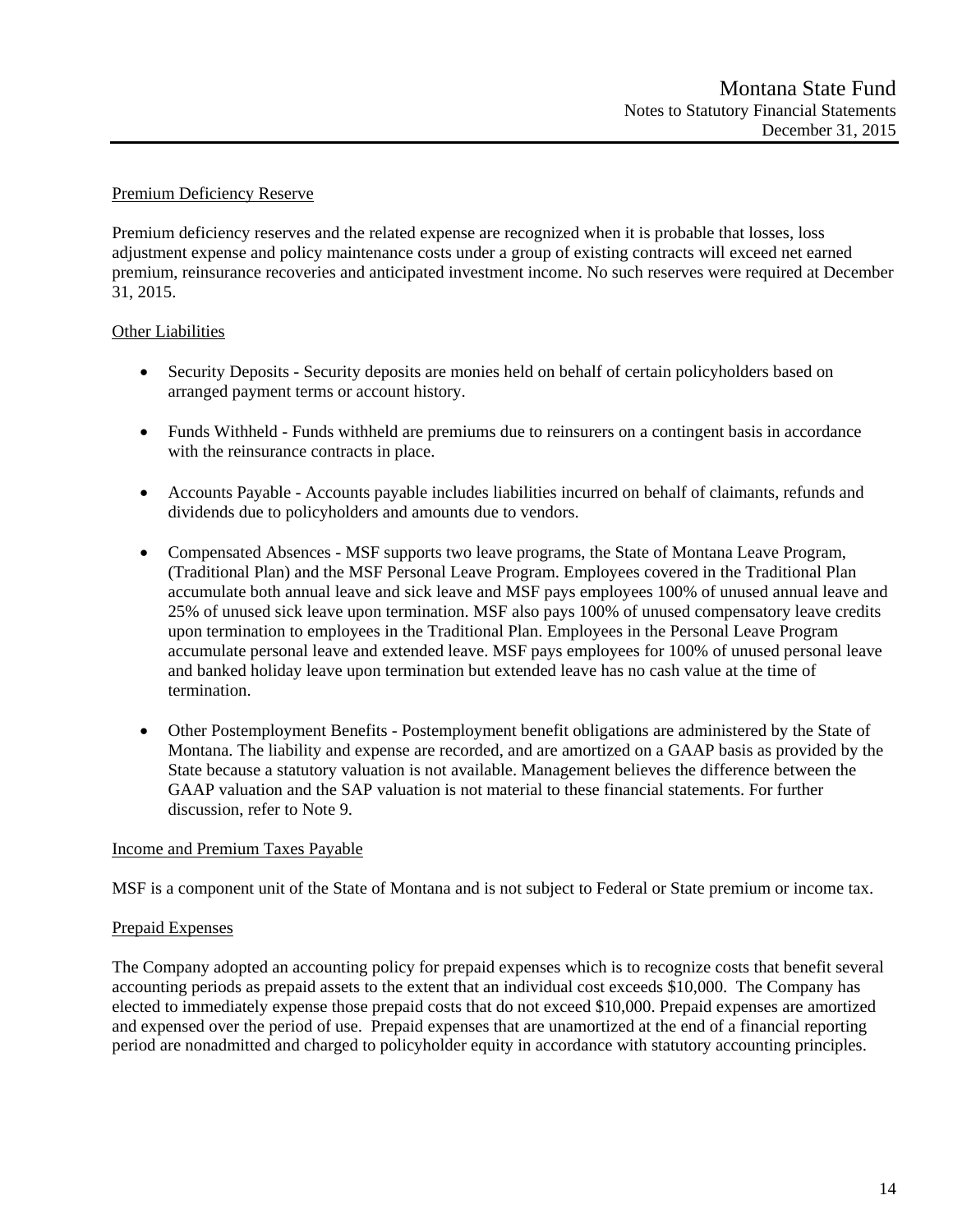### Premium Revenue

Premiums are recognized as revenue on a pro-rata basis over the policy period, beginning on the effective date of the policy. MSF's Board of Directors approves premium rates annually.

Policyholders, with the exception of State of Montana agencies, are contractually obligated to pay certain premiums to MSF in advance of the period in which the premiums are earned. Advance premiums are deferred until the effective date of the policy at which time they are recognized as revenue on a pro-rata basis over the term of the policy. Premium advances are refundable when the policyholder's coverage is canceled and MSF has credited all earned premiums. State agency premium is estimated and payments are received quarterly in arrears based on the actual reported payroll.

### Retrospectively Rated Policies

MSF issues policies for which the premiums vary based on loss experience. Future premium adjustments for these retrospective policies are estimated and accrued at December 31, 2015. The premium adjustments are determined through the review of each individual retrospective rated policy, comparing actual losses with projected future losses, to arrive at the best estimates of return or additional retrospective premiums. MSF records retrospective premium accruals and receivables as adjustments to earned premium. Return premiums are recorded as liabilities and additional premiums are recorded as assets.

### Policy Acquisition Costs

Expenses incurred in connection with acquiring new insurance business, including such acquisition costs as sales commissions, are charged to operations as incurred.

### Advertising Costs

All advertising costs are expensed when incurred. Advertising expense was \$341K for the six months ended December 31, 2015.

### Policyholder Dividends

Dividends are discretionary and are accrued and expensed when declared and approved by the MSF Board of Directors. The aggregate amount of policyholders' dividends is based on the analysis of policyholder equity balances and the financial results for the policy year. For further discussion, refer to Note 10.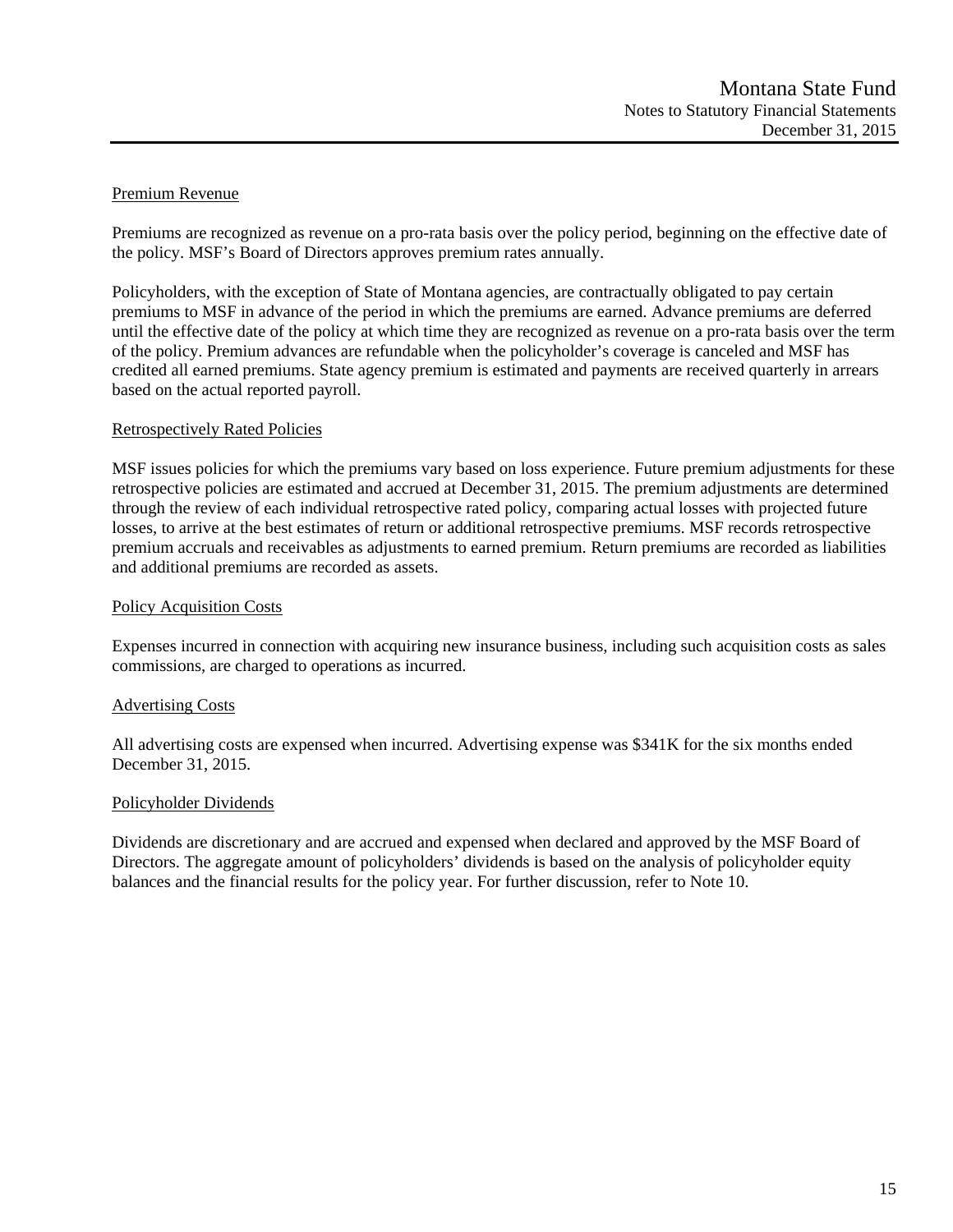#### **Note 2 - Investments**

The investments of MSF at December 31, 2015 are as follows:

|                                                | <b>Total Investment</b><br>Holdings | Percentage |  |
|------------------------------------------------|-------------------------------------|------------|--|
| Bonds:                                         |                                     |            |  |
| U.S. Government obligations                    | \$<br>198,466,619                   | 13.26%     |  |
| All other government obligations               | 25,997,345                          | 1.74%      |  |
| U.S. Special revenue                           | 242,790,879                         | 16.22%     |  |
| Industrial and miscellaneous                   | 639,551,301                         | 42.72%     |  |
| Mortgage and other loan-backed securities      | 4,064,259                           | 0.27%      |  |
| Total bonds                                    | 1,110,870,403                       | 74.20%     |  |
| Equity securities                              | 163,817,100                         | 10.94%     |  |
| Cash and short-term investments                | 78,779,178                          | 5.26%      |  |
| Other invested assets                          | 89,239,954                          | 5.96%      |  |
| Securities lending collateral                  | 28,299,273                          | 1.89%      |  |
| Real Estate - Property occupied by the Company | 26,109,223                          | 1.74%      |  |
| Total invested assets                          | 1,497,115,131                       | 100.00%    |  |

MSF has investments in two companies – TIAA CREF Asset Management Core Property Fund LP and American Core Realty Fund LLC – which have underlying characteristics of real estate and are classified as other invested assets. The total acquisition cost for each investment was \$35M and \$40M, respectively.

The cost or amortized cost, gross unrealized gains, gross unrealized losses, and estimated fair value of invested assets are as follows at December 31, 2015: Gross Gross Estimated

|                                                                                                                                                                          | Amortized<br>Cost                                                          | <b>UIUSS</b><br>Unrealized<br>Gains                              | <b>UIUSS</b><br>Unrealized<br>Losses                        | esumated<br>Statutory<br>Fair Value                                        |
|--------------------------------------------------------------------------------------------------------------------------------------------------------------------------|----------------------------------------------------------------------------|------------------------------------------------------------------|-------------------------------------------------------------|----------------------------------------------------------------------------|
| U.S. Government obligations<br>All other government obligations<br>U.S. Special revenue<br>Industrial and miscellaneous<br>Mortgage and other loan-<br>backed securities | \$<br>198,466,619<br>25,997,345<br>242,790,879<br>639,551,301<br>4,064,259 | \$<br>7,102,786<br>169,396<br>6,485,163<br>16,450,368<br>274,778 | \$<br>(415, 575)<br>(139, 274)<br>(162, 599)<br>(1,999,847) | \$<br>205,153,830<br>26,027,467<br>249,113,443<br>654,001,822<br>4,339,037 |
| Total bonds valued at<br>amortized cost                                                                                                                                  | 1,110,870,403                                                              | 30,482,491<br>\$                                                 | (2,717,295)<br>\$.                                          | 1,138,635,599<br>S                                                         |
|                                                                                                                                                                          | Actual<br>Cost                                                             | Gross<br>Unrealized<br>Gains                                     | Gross<br>Unrealized<br>Losses                               | Estimated<br><b>Statutory</b><br>Fair Value                                |
| Equity securities<br>Other invested assets                                                                                                                               | \$<br>75,265,243<br>75,000,000                                             | 88,551,857<br>S<br>14,239,954                                    | \$                                                          | 163,817,100<br>\$<br>89,239,954                                            |
| Total securities valued<br>at fair value                                                                                                                                 | 150,265,243                                                                | \$102,791,811                                                    |                                                             | 253,057,054                                                                |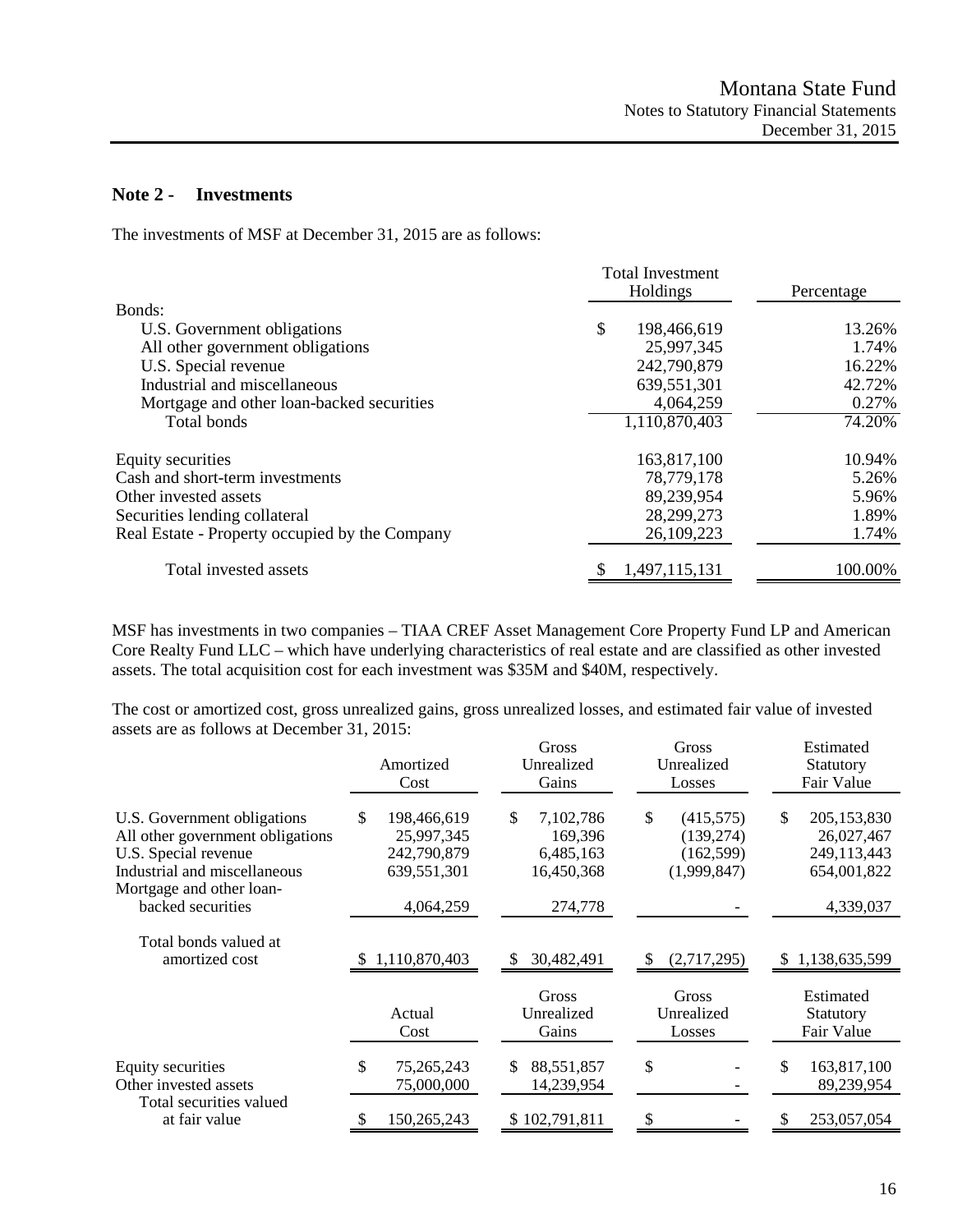The gross unrealized losses and fair value of the Company's investments, aggregated by investment category and length of time that individual securities have been in a continuous unrealized loss position, were as follows at December 31, 2015:

|                                  |                  | Less than 12 months | 12 months or longer                |                  |            | Total         |  |             |
|----------------------------------|------------------|---------------------|------------------------------------|------------------|------------|---------------|--|-------------|
|                                  |                  | Unrealized          |                                    |                  | Unrealized |               |  | Unrealized  |
|                                  | Fair Value       | Losses              | Fair Value<br>Fair Value<br>Losses |                  |            |               |  | Losses      |
| U.S. Government obligations      | 19.546.870<br>S. | \$<br>(152, 871)    | \$                                 | 19.480.460<br>S. | (262, 704) | 39,027,330    |  | (415,575)   |
| All other government obligations | 15,920,567       | (84, 848)           |                                    | 4,943,340        | (54, 426)  | 20,863,907    |  | (139, 274)  |
| U.S. Special revenue             | 15.069.950       | (96, 529)           |                                    | 8.620.172        | (66,070)   | 23,690,122    |  | (162, 599)  |
| Industrial and miscellaneous     | 168,558,827      | (1,575,779)         |                                    | 54,183,664       | (424,068)  | 222.742.491   |  | (1,999,847) |
|                                  | \$219,096,214    | (1.910.027)         |                                    | 87,227,636       | (807, 268) | 306, 323, 850 |  | (2,717,295) |

MSF closely monitors its investment portfolio and considers relevant facts and circumstances in evaluating whether the impairment of a security is other than temporary. Relevant facts and circumstances that are considered include: (1) the length of time the fair value has been below cost; (2) the financial position and access to capital of the issuer, including the current and future impact of any specific events; and (3) MSF's ability and intent to hold the security to maturity or until it recovers in value. To the extent the Company determines that a security is deemed other-than-temporarily impaired, the difference between amortized cost and fair value is charged to earnings. Based on the Company's evaluation and ability and intent to hold these securities to maturity or market value recovery, the impairment of the securities identified above is deemed to be temporary.

The amortized cost and estimated statutory fair value of MSF's fixed maturity securities as of December 31, 2015 is shown below at contractual maturity. Expected maturities will differ from contractual maturities because borrowers may have the right to call or prepay obligations with or without call or prepayment penalties. Maturities of mortgage-backed securities depend on the repayment characteristics and experience of the underlying mortgage loans.

|                                                                                                                                                                                               | Amortized<br>Cost                                            | Estimated<br>Statutory<br>Fair Value                                     |
|-----------------------------------------------------------------------------------------------------------------------------------------------------------------------------------------------|--------------------------------------------------------------|--------------------------------------------------------------------------|
| Due one year or less (excludes STIP)<br>Due after one year through five years<br>Due after five years through ten years<br>Due after ten years through twenty years<br>Due after twenty years | \$<br>111,645,284<br>629,994,235<br>359,284,898<br>9,945,986 | 113,467,149<br>\$<br>647,669,001<br>367,068,208<br>10,059,990<br>371,251 |
|                                                                                                                                                                                               | 1,110,870,403                                                | 1,138,635,599                                                            |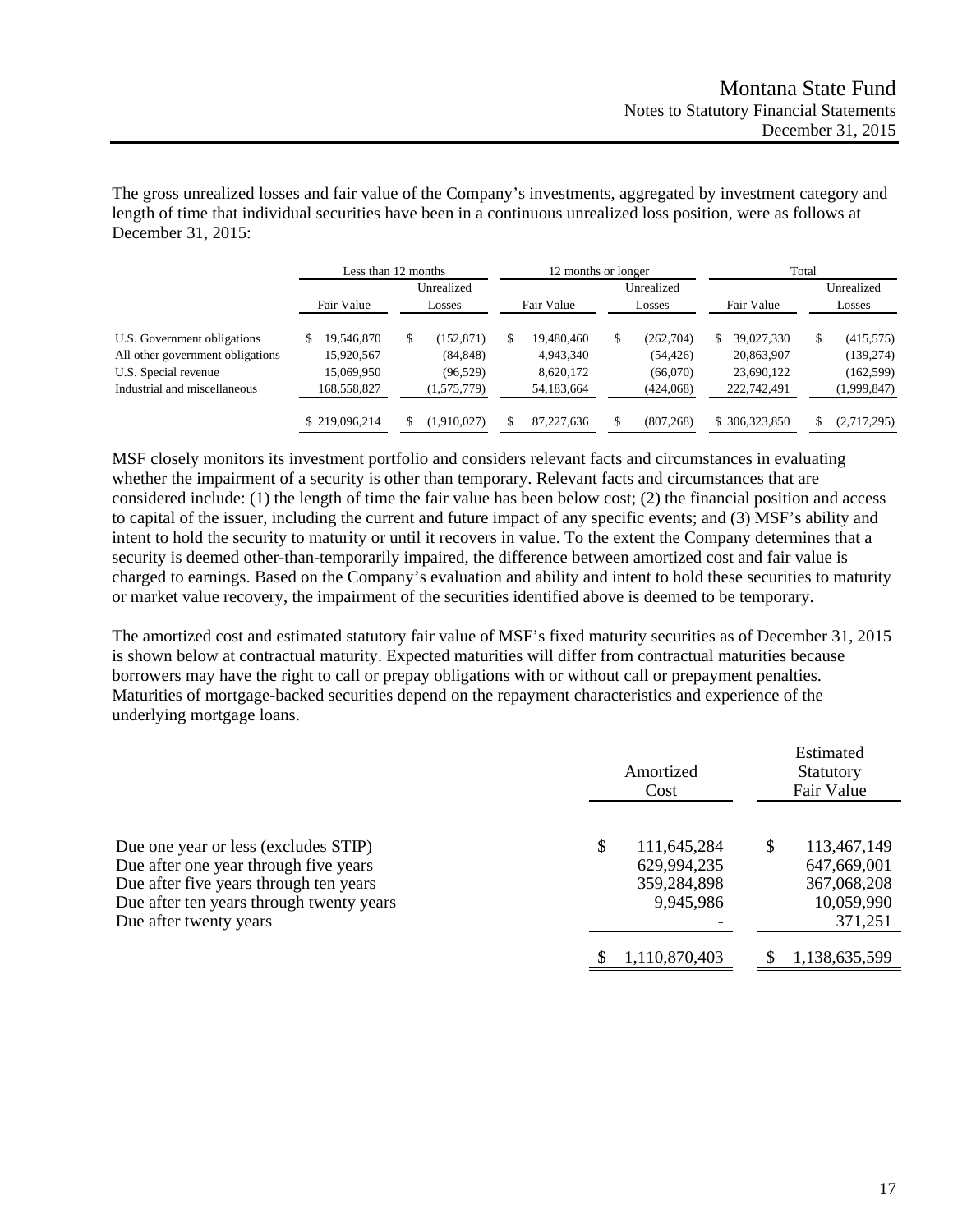Proceeds from sales of invested assets and gross realized gains and gross realized losses on the sales of invested assets were as follows for the six months ended December 31, 2015:

| Proceeds from sales of debt securities                                              | <b>S</b> | 67, 368, 575            |
|-------------------------------------------------------------------------------------|----------|-------------------------|
| Total proceeds from sales of invested assets                                        |          | 67,368,575              |
| Gross realized gains of debt securities<br>Gross realized losses of debt securities | <b>S</b> | 1,228,364<br>(244, 655) |
| Net realized capital gains of invested assets                                       |          | 983.709                 |

Investment income and related expenses were as follows for the six months ended December 31, 2015:

| Investment income               |                  |
|---------------------------------|------------------|
| Interest                        |                  |
| <b>Bonds</b>                    | \$<br>18,349,685 |
| Cash and short-term investments | 85,043           |
| Real estate                     | 821,505          |
| Equities                        | 3,824            |
| Other invested assets           | 2,199,979        |
| Securities lending income       | 182,002          |
| Total investment income         | 21,642,038       |
| Investment expenses             |                  |
| Investment expenses             | 631,223          |
| Depreciation on real estate     | 266,517          |
| Total investment expenses       | 897,740          |
| Net investment income           | 20,744,298       |
|                                 |                  |

MSF's investment in property occupied by the Company is as follows at December 31, 2015:

| Land<br>Properties occupied by the Company, net | 1,139,460<br>24,969,763 |
|-------------------------------------------------|-------------------------|
| Total real estate                               | 26, 109, 223            |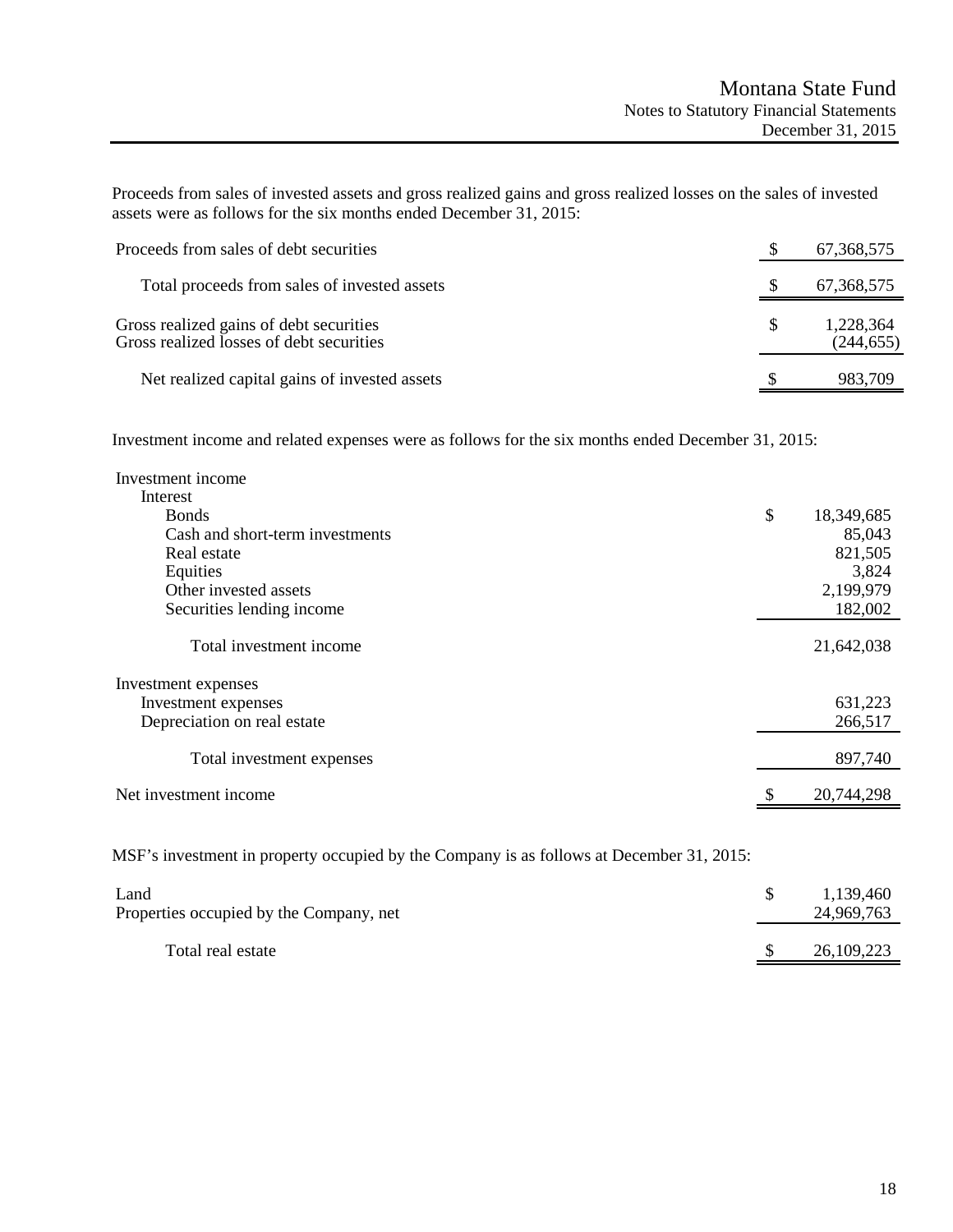### **Note 3 - Cash Collateral and Liability for Securities on Loan**

The following table presents the carrying and market values of the securities on loan and the total collateral held as of December 31, 2015:

| Securities on loan - carrying value | 65,532,939 |
|-------------------------------------|------------|
| Securities on loan - market value   | 67,613,325 |
| Total cash collateral held          | 28,299,273 |
| Total non-cash collateral held      | 40,659,053 |

### **Note 4 - Fair Value of Financial Instruments**

Certain financial instruments are reported at fair value and others are stated at cost or amortized cost, as shown below. For those assets carried at fair value in the financial statements and for those assets not stated at fair value in the financial statements but whose estimated fair values are disclosed, the following table indicated the inputs used to estimate fair value measurements.

The statement values, fair values and related inputs for financial instruments at December 31, 2015 are:

|                                     |                           |                   | 2015           |                    |           |
|-------------------------------------|---------------------------|-------------------|----------------|--------------------|-----------|
|                                     | <b>Statement</b><br>Value | Fair<br>Value     | (Level 1)      | (Level 2)          | (Level 3) |
| Assets reported at amortized cost:  |                           |                   |                |                    |           |
| <b>Bonds</b>                        | \$1,110,870,403           | \$1,138,635,599   | \$ 200,116,965 | 938,518,634<br>\$. |           |
| Assets reported at fair value:      |                           |                   |                |                    |           |
| Equity securities                   | 163,817,100<br>\$         | 163,817,100<br>S. | \$146,505,781  | 17,311,319         | \$        |
| Other invested assets               | 89,239,954                | 89,239,954        |                |                    | (A)       |
| Total assets reported at fair value | 253,057,054               | 253,057,054       | 146,505,781    | 17,311,319         | \$.       |

 (A) – These investments are accounted for using the equity method. For purposes of this disclosure, the equity method is presumed to approximate fair value. If management were to determine fair value for its equity method investments, it would use level 3 inputs.

There were no liabilities reported at fair value as of December 31, 2015.

### **Note 5 - Cash, Cash Equivalents and Short-Term Investments**

MSF participates in the Short-Term Investment Pool (STIP) maintained by BOI. STIP balances are highly liquid investments. The net asset value (NAV) of STIP approximates cost. The STIP investments' credit risk is measured by investment grade ratings given individual securities. BOI's policy requires that STIP investments have the highest rating in the short-term category by one and/or any Nationally Recognized Statistical Rating Organizations (NRSRO). The three NRSRO's include Standard and Poor's, Moody's Investors Service, and Fitch, Inc. The balance in STIP was zero at December 31, 2015. Bonds are reported at amortized cost.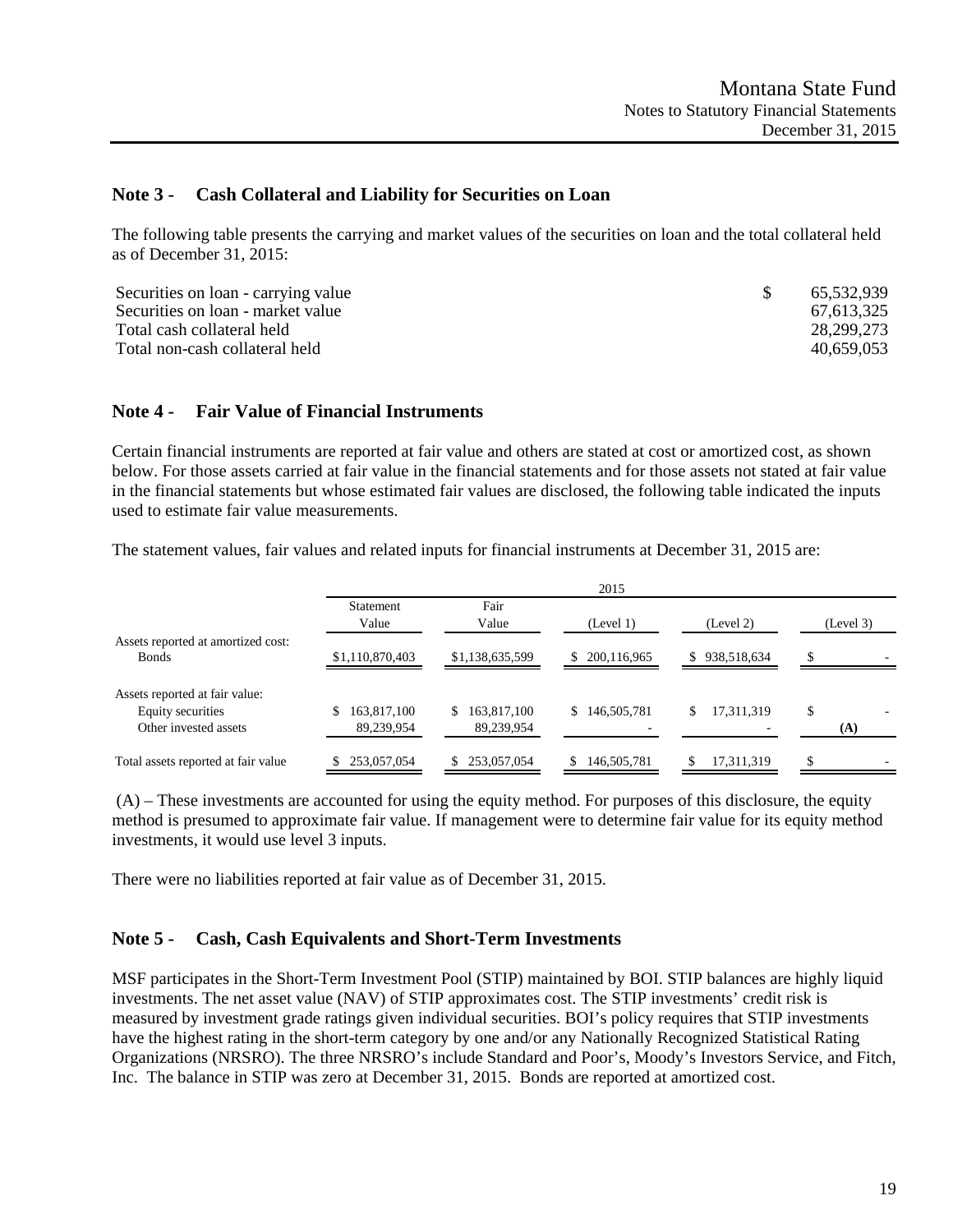Cash, cash equivalents and short-term investments consist of the following at December 31, 2015:

| Cash in bank<br><b>STIP</b> investment                                                                         | \$            | 63, 247, 178<br>15,532,000            |
|----------------------------------------------------------------------------------------------------------------|---------------|---------------------------------------|
|                                                                                                                |               | 78,779,178                            |
| <b>Receivables, Net</b><br>Note 6 -                                                                            |               |                                       |
| Net receivables consist of the following at December 31, 2015:                                                 |               |                                       |
| Uncollected premiums<br>Nonadmitted uncollected premiums                                                       | \$            | 8,965,217<br>(428, 465)               |
| Net uncollected premiums                                                                                       |               | 8,536,752                             |
| Unbilled premiums and installments<br>Earned but unbilled premiums<br>Nonadmitted earned but unbilled premiums | \$            | 64,386,322<br>3,732,626<br>(373, 263) |
| Net unbilled premiums                                                                                          | \$            | 67,745,685                            |
| Accrued retrospective premiums<br>Nonadmitted retrospective premiums                                           | \$            | 154,807<br>(15,480)                   |
| Net accrued retrospective premiums                                                                             | $\mathcal{S}$ | 139,327                               |
| Healthcare and other amounts receivable<br>Nonadmitted healthcare and other receivables                        | \$            | 2,071,776<br>(1,863,483)              |
| Net healthcare and other receivables                                                                           | \$            | 208,293                               |

## **Note 7 - Equipment, Net**

Equipment and software are recorded at cost net of accumulated depreciation and admitted or non-admitted in accordance with statutory accounting principles as follows at December 31, 2015:

|                                           | Computer<br>Equipment and<br>Operating<br>Software | Vehicles,<br>Furniture and<br>Office<br>Equipment | Application<br>Software    | Total                               |
|-------------------------------------------|----------------------------------------------------|---------------------------------------------------|----------------------------|-------------------------------------|
| Assets<br>Accumulated depreciation        | \$<br>5,283,474<br>(4,035,113)                     | 2,221,735<br>\$<br>(1,095,422)                    | 15,040,889<br>(14,681,976) | 22,546,098<br>\$.<br>(19, 812, 511) |
| Subtotal<br>Less: Net assets non-admitted | 1,248,361                                          | 1,126,313<br>(1, 126, 313)                        | 358,913<br>(358, 913)      | 2,733,587<br>(1,485,226)            |
| Net assets admitted                       | 1,248,361                                          |                                                   |                            | 1,248,361                           |
| Depreciation expense                      | 158,570                                            | 113,809                                           | 161,199                    | 433,578                             |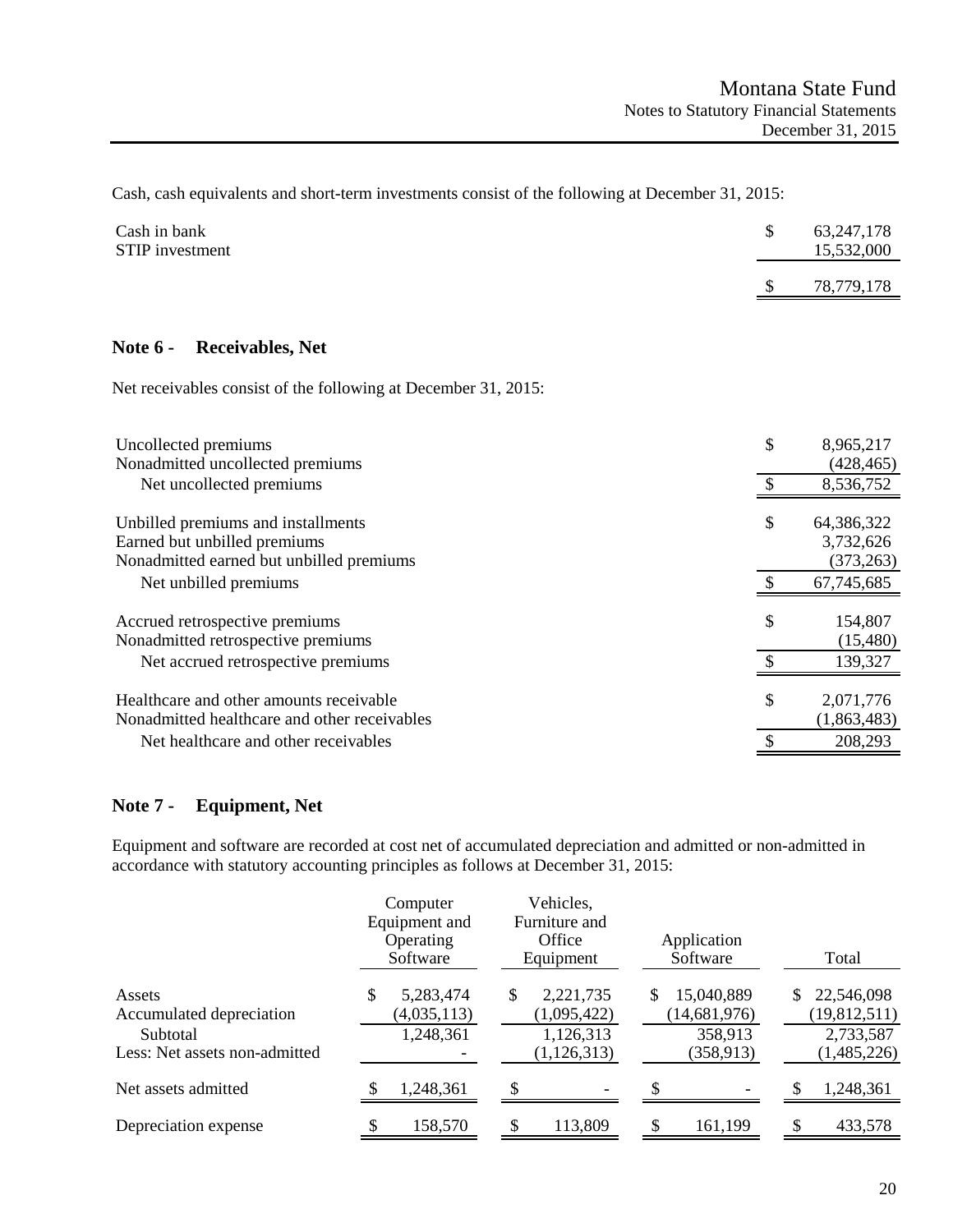## **Note 8 - Loss and Loss Adjustment Expense Reserves**

Loss and loss adjustment expense (LAE) reserves are established to provide for the estimated ultimate settlement cost of all claims incurred. Loss reserves are based on reported aggregate claim cost estimates combined with estimates for future development of such claim costs and estimates of incurred but not reported (IBNR) claims. The reserves are reported on an undiscounted basis.

Willis Towers Watson, an external independent actuarial firm, prepares an actuarial study used to estimate liabilities and the ultimate cost of settling claims reported but not settled and IBNR as of December 31, 2015. The study provides a range of potential costs associated with the reported claims, the future development of those claims and IBNR. MSF management has recorded an estimate within that range as the estimated loss reserves. Because actual claim costs depend on such complex factors as inflation and changes in the law, claim liabilities are recomputed periodically using a variety of actuarial and statistical techniques to produce current estimates that reflect recent settlements, claim frequency, and other economic and social factors.

The following analysis provides a reconciliation of the activity in the reserve for losses and loss adjustment expenses for the six months ended December 31, 2015:

|                                                                                                                                                                                                | (in 000's)                           |
|------------------------------------------------------------------------------------------------------------------------------------------------------------------------------------------------|--------------------------------------|
| At beginning of the period:<br>Gross liability for unpaid losses and loss adjustment expenses<br>Less reinsurance recoverables<br>Net liability for unpaid losses and loss adjustment expenses | \$<br>931,149<br>(35,606)<br>895,543 |
| Losses and loss expenses incurred during the period related to:<br>Current period<br>Prior years                                                                                               | 74,379<br>(524)                      |
| Total losses and loss adjustment expenses incurred                                                                                                                                             | 73,855                               |
| Losses and loss expenses paid during the period related to:<br>Current period<br>Prior years                                                                                                   | (10,269)<br>(58, 833)                |
| Total losses and loss adjustment expenses paid                                                                                                                                                 | (69,102)                             |
| At end of the period:<br>Gross liability for unpaid losses and loss adjustment expenses<br>Less reinsurance recoverables                                                                       | 933,538<br>(33, 242)                 |
| Net liability for unpaid losses and loss adjustment expenses                                                                                                                                   | 900,296                              |

Changes in the reserve for loss and loss adjustment expenses related to prior years are due to ongoing analysis of loss development trends, re-estimation of unpaid claims, and reinsurance recovery adjustments.

Included in the amounts above are reserves for asbestos exposure. MSF's exposure to asbestos claims arose from the direct sale of workers' compensation policies to companies with incidental exposure to asbestos. Case reserves related to these claims are as follows as of December 31, 2015:

| Beginning case reserves (including LAE) |  | 5.258.573   |
|-----------------------------------------|--|-------------|
| Losses and LAE incurred                 |  | 2.596.836   |
| Payments for losses and LAE             |  | (1,017,969) |
| Ending case reserves (including LAE)    |  | 6.837.440   |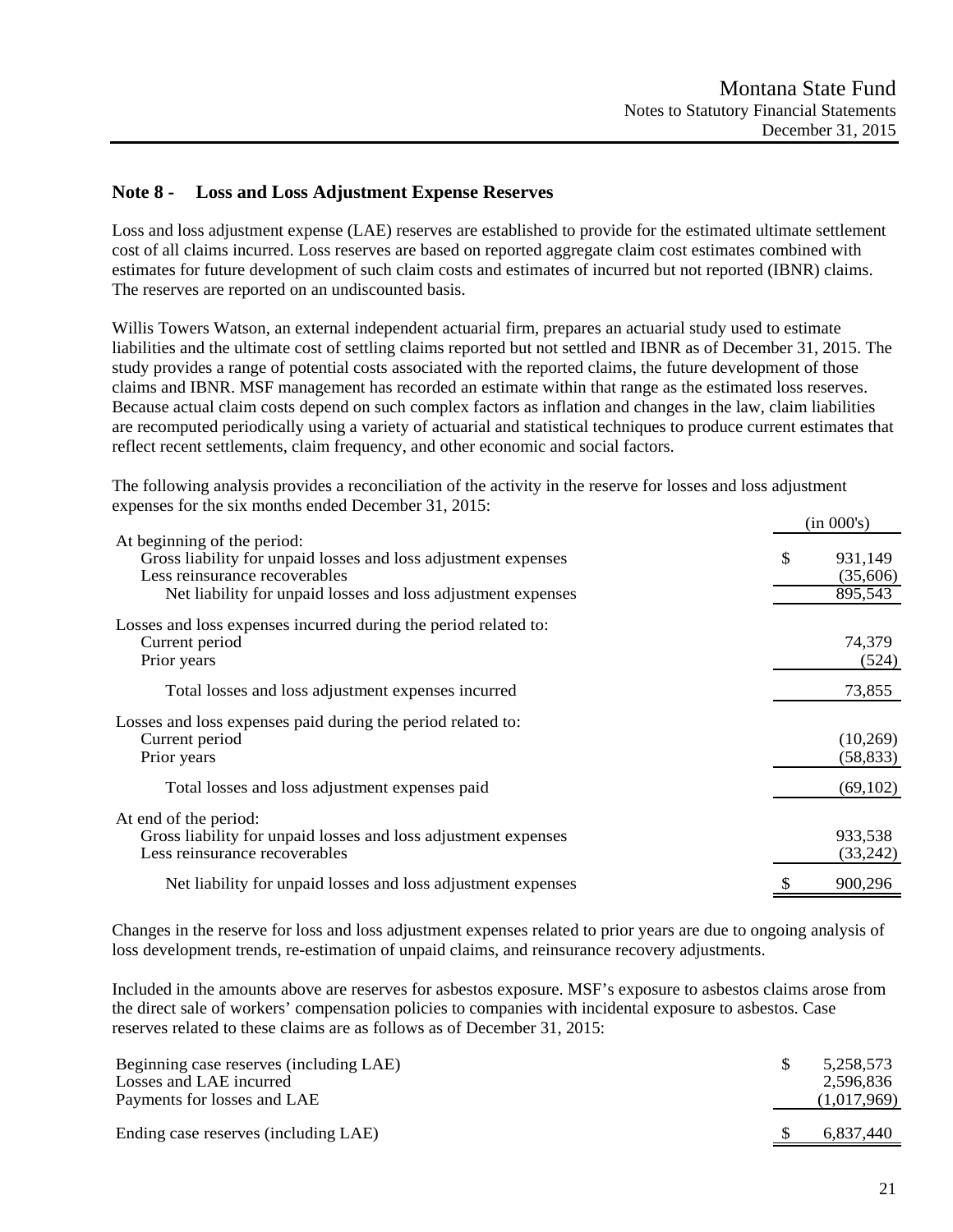## **Note 9 - Retirement Plans, Deferred Compensation and Postretirement Plans**

MSF and its employees contribute to the Montana Public Employees Retirement System (PERS), which offers two types of retirement plans administered by the Public Employees' Retirement Board (PERB). The first plan is the Defined Benefit Retirement Plan (DBRP), a multiemployer pension plan for the benefit of State employees that provides retirement, disability and death benefits to plan members and their beneficiaries. MSF has no legal obligation for pension liabilities under this plan. However, MSF is required to record an allocated amount of the DBRP's unfunded liability on its GAAP financial statements. The amount of that liability is \$19.4M.

The second plan is the Defined Contribution Retirement Plan (DCRP), a multiemployer plan that also provides retirement, disability and death benefits to plan members and their beneficiaries. Benefits are based on the balance in the member's account, which includes the total contributions made and the investment earnings less administrative costs.

MSF contributed a total of \$833K to both plans during the six months ended December 31, 2015. The required employer contribution rate for both plans was 8.37% for the six months ended December 31, 2015. The liability for unpaid contributions at December 31, 2015 is \$89K, which was paid in January 2016.

MSF's allocated annual OPEB cost (expense) for the six months ended December 31, 2015 was \$544K. The liability is reported at the same amount determined on a GAAP basis for financial reporting required as a component unit of the State of Montana. While this liability is disclosed for financial statement purposes it does not represent a legal liability of MSF, and MSF does not complete a separate actuarial analysis for Statutory reporting purposes.

MSF and its employees are eligible to participate in the State of Montana Deferred Compensation Plan (457 plan) administered by the PERB. The Deferred Compensation plan is a voluntary, tax-deferred retirement plan designed as a supplement to other retirement plans. Under the plan, eligible employees elect to defer a portion of their salary until future time periods. MSF incurs no costs for this plan.

MSF employees and dependents are eligible to receive health care through the State Employee Group Benefits Plan administered by the State of Montana Department of Administration. The State of Montana provides optional post-employment medical, vision and dental health care benefits to qualified employees and dependents that elect to continue coverage and pay administratively established premiums.

## **Note 10 - Policyholder Dividends**

During the six months ended December 31, 2015, the MSF Board of Directors authorized dividends of \$35M to eligible policyholders for the policy year 2013.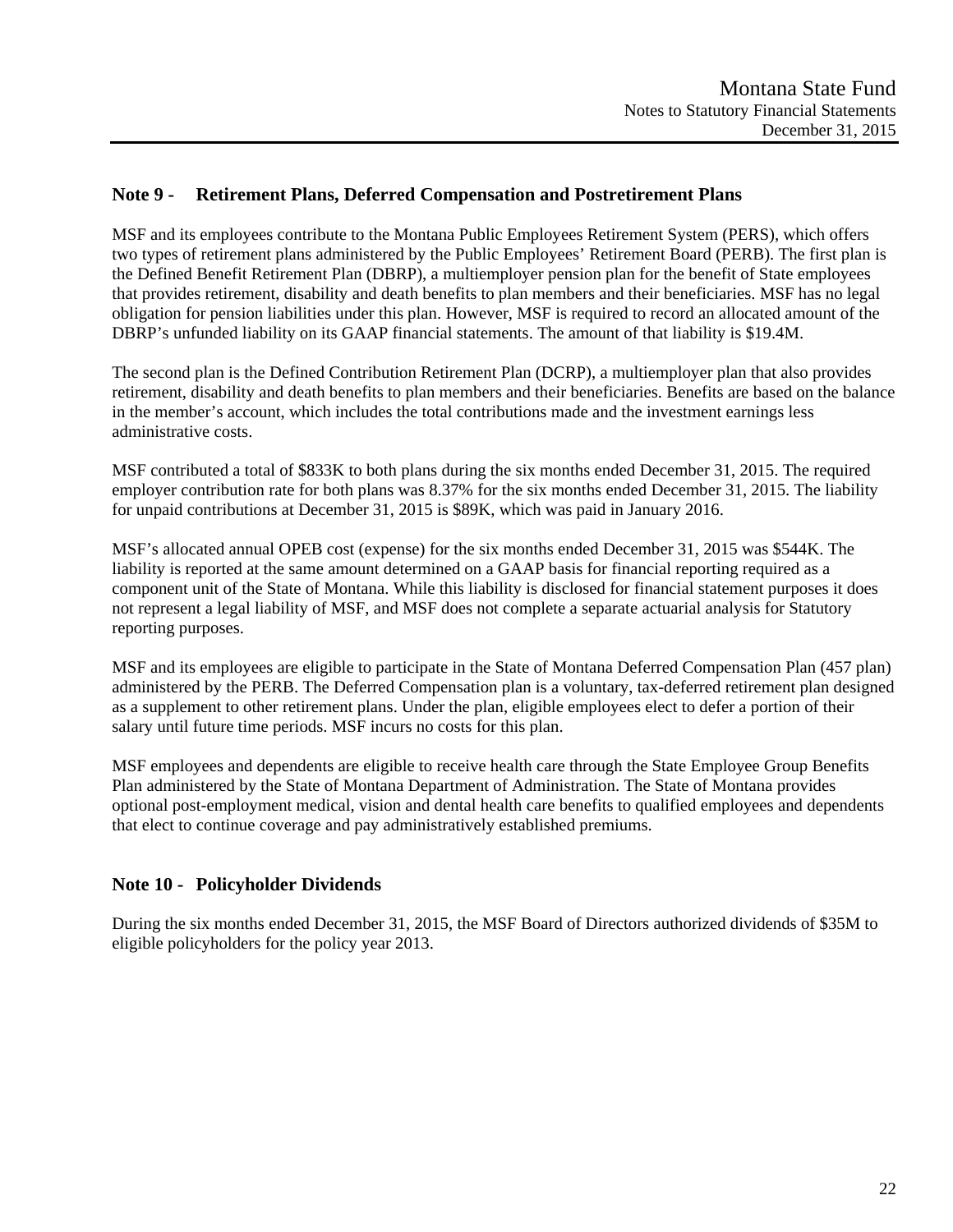## **Note 11 - Reinsurance Assumed and Ceded**

For the six months ended December 31, 2015, MSF ceded risk to other reinsurance companies to limit the exposure arising from large losses. These arrangements consist of excess of loss contracts that protect against occurrences over stipulated amounts and aggregate stop loss contracts. The excess of loss contracts provide for the following coverage:

| <b>Contract Period</b> | <b>Reinsurance Coverage</b>                                        |
|------------------------|--------------------------------------------------------------------|
| 2015                   | Workers' compensation accidents of up to \$5M in excess of \$5M,   |
|                        | maximum of \$5M per any one claimant.                              |
|                        | Workers' compensation accidents of up to \$20M in excess of \$10M, |
|                        | maximum of \$5M per any one claimant.                              |
|                        | Workers' compensation accidents of up to \$70M in excess of \$30M, |
|                        | maximum of \$5M per any one claimant.                              |

The current aggregate stop loss contract provides coverage based on MSF's premium levels not to exceed 15% of subject net earned premium. In the event reinsurers are unable to meet their obligations under either the excess of loss contracts or aggregate stop loss contract, MSF would remain liable for all losses, as the reinsurance agreements do not discharge MSF from its primary liability to the policyholders.

Direct, assumed and ceded activity included the following for the six months ended December 31, 2015:

| Written premiums:                                |              | (in 000's) |
|--------------------------------------------------|--------------|------------|
| Direct                                           | $\mathbb{S}$ | 110,909    |
| Assumed                                          |              | 705        |
| Ceded                                            |              | (5, 545)   |
| Net written premiums                             |              | 106,069    |
|                                                  |              |            |
| Earned premiums:                                 |              |            |
| Direct                                           |              | 92,803     |
| Assumed                                          |              | 1,237      |
| Ceded                                            |              | (5, 545)   |
| Net earned premiums                              |              | 88,495     |
|                                                  |              |            |
| Unearned premiums:                               |              |            |
| Direct                                           |              | 67,853     |
| Assumed                                          |              | 457        |
| Ceded                                            |              |            |
| Net unearned premiums                            |              | 68,310     |
|                                                  |              |            |
| Incurred losses and loss adjustment expenses     |              |            |
| Direct                                           |              | 71,853     |
| Assumed                                          |              | 622        |
| Ceded                                            |              | 1,380      |
|                                                  |              | 73,855     |
| Net incurred losses and loss adjustment expenses | P            |            |

MSF commuted five of its outstanding excess of loss reinsurance contracts during the six months ended December 31, 2015. MSF received \$885K from Canada Life Assurance Company and removed \$1.2M of reinsurance recoverables from its reserves, resulting in losses incurred of \$339K and loss adjustment expenses incurred of \$1K.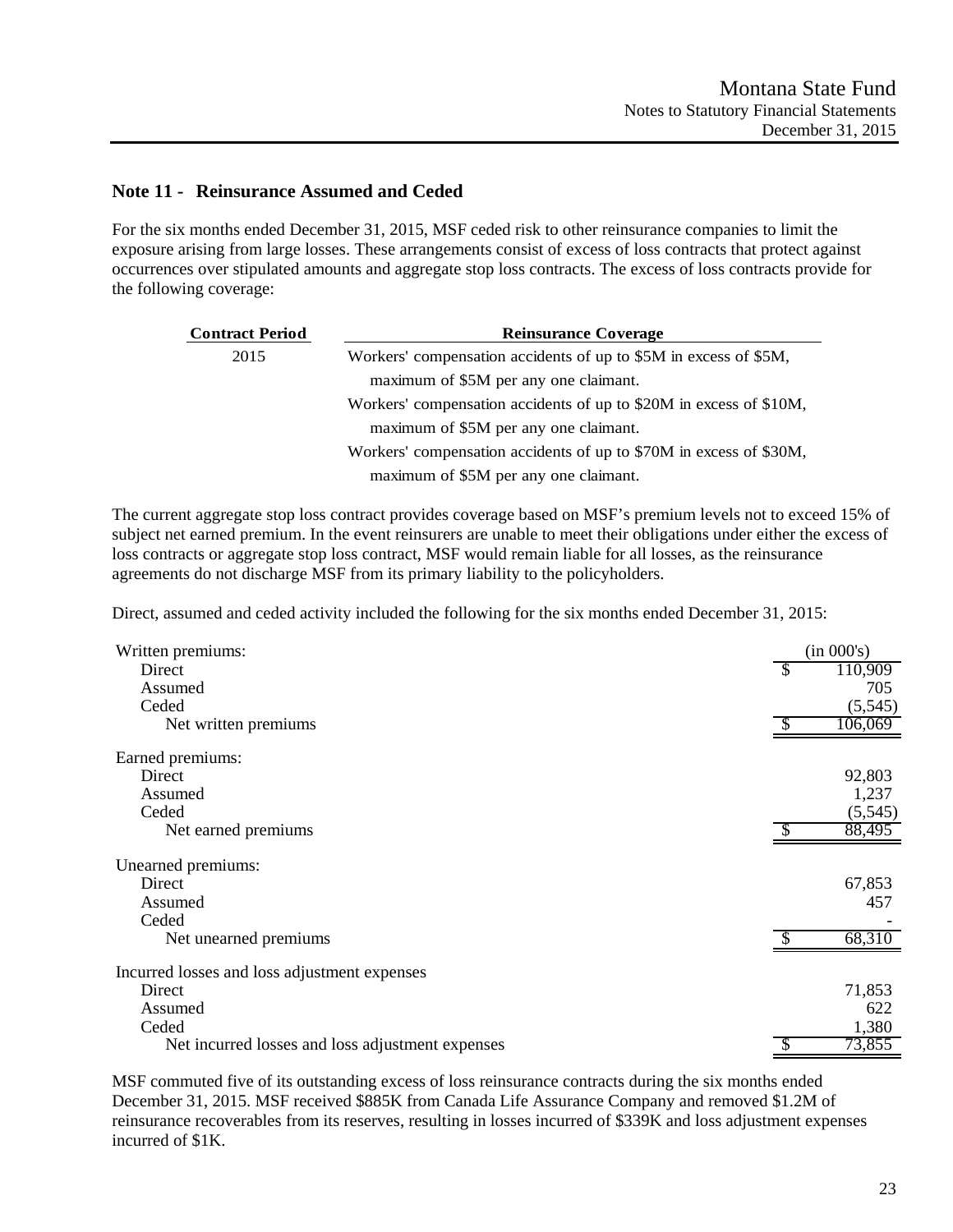MSF's ceded aggregate stop loss contracts contain a contingent commission that provides for additional or return commission based on the actual loss experience of the ceded business. The amount of accrued commission as of December 31, 2015 is \$67.1M.

## **Note 12 - Leases and Commitments**

MSF leases office facilities and equipment under various operating leases that expire through February 2021. Rental expense for the six months ended December 31, 2015 was \$25K.

MSF leases 350 parking spaces in a parking garage that was built by the City of Helena adjacent to the MSF facility that expire June 30, 2040. The cost of the parking spaces will be the same monthly rate as equivalent parking passes sold by the City. The annual subsequent parking cost is estimated to be \$298K with potential to change based on parking rates assigned by Helena Parking Commission.

Future minimum rental payments are as follows for the years ending December 31:

| 2016<br>2017 | 348,662<br>\$<br>334,666 |
|--------------|--------------------------|
| 2018         | 326,116                  |
| 2019         | 304,623                  |
| 2020         | 300,324                  |
| Thereafter   | 5,880,354                |
|              | 7,494,745<br>S           |

## **Note 13 - Subsequent Events**

Subsequent events were evaluated through April 07, 2016, which is the same date the audited financial statements were available to issue.

## **Note 14 - Contingencies and Uncertainties**

*Susan Hensley v. Montana State Fund* - Montana State Fund received a Petition for Hearing that was filed before the Workers' Compensation Court in October, 2013. The matter is Susan Hensley v. Montana State Fund, WCC No. 2013-3235. The matter is fully briefed and is submitted for a decision. Under HB 334, as passed by the legislature in 2011 and codified in 39-71-703 (2), MCA, when a claimant receives a Class I impairment, it is not payable unless the claimant has an actual wage loss as a result of the compensable injury or occupational disease. The law was effective July 1, 2011 and applicable to claims that occurred on or after that date. The petitioner in this matter is challenging the constitutionality of 39-71-703 (2), MCA. State Fund anticipates the chances are remote, but as with any litigated matter there is the possibility of an adverse decision. Should the statute be held unconstitutional, determined to be applicable to other claims and also determined to be retroactively applicable, potential liability is estimated to be at least \$2.2 million per year, as based on NCCI initial pricing, and current estimated business volumes. However, based on experience, costs may be substantially higher than the estimate of \$2.2 million per year.

Montana State Fund also is involved in other litigation in the areas of workers' compensation and disputes with policyholders. These are of a generally routine nature and there are no known matters at this time that will have a large and widespread financial impact.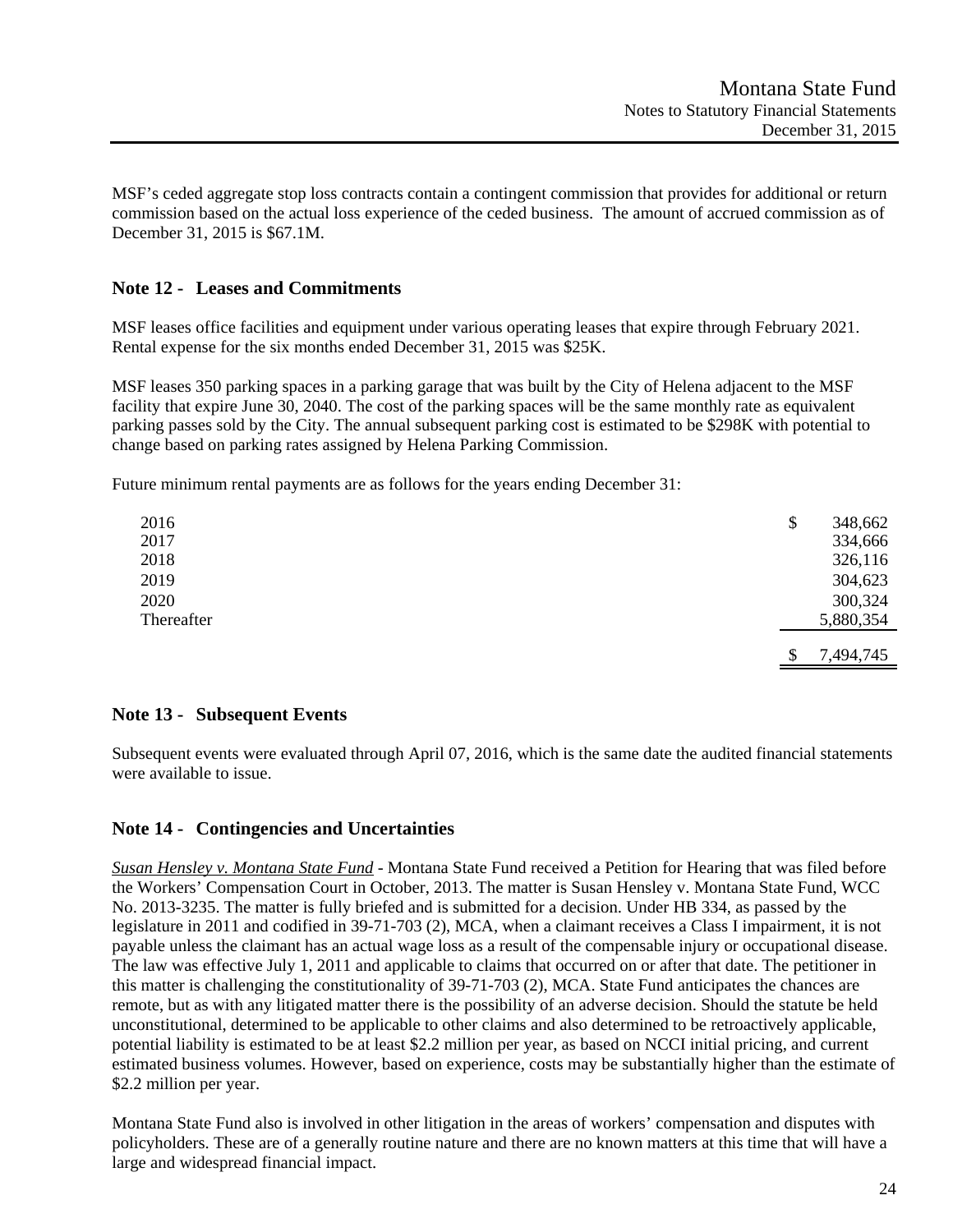## **Note 15 - Related Party Transactions**

In the ordinary course of business, Montana State Fund conducts many of its transactions through State of Montana agencies. The following significant transactions occurred with state agencies during the six months ended December 31, 2015:

| Income:                                                         |                 |
|-----------------------------------------------------------------|-----------------|
| State of Montana agencies                                       |                 |
| Premium                                                         | \$<br>7,189,836 |
| Retrospective premium                                           | 485,221         |
| Dividends                                                       | (2,000,574)     |
| Net premium income from State of Montana agencies               | 5,674,483       |
| Expenses:                                                       |                 |
| Montana Department of Administration                            |                 |
| Support services costs                                          | \$<br>849,149   |
| Benefits Bureau: group insurance                                | 1,585,076       |
| PERS retirement contributions                                   | 833,055         |
| Montana Department of Labor & Industry - unemployment insurance | 14,939          |
| Montana Board of Investments - transaction fees                 | 193,640         |
| Montana Department of Justice - Fraud investigation services    | 180,704         |
| Montana - various other                                         | 20,879          |
| Expenses paid to State of Montana agencies                      | 3,677,442       |

MSF writes policies for which the premiums vary based on loss experience. Future premium adjustments for these retrospective policies are estimated and accrued through a review comparing actual losses with projected future losses, to arrive at the estimate of return premium. The State of Montana agencies are considered a retrospectively rated group and the estimated accrual at December 31, 2015 was \$2.2M for the policy periods July 1, 2013 to June 30, 2014 and July 1, 2014 to June 30, 2015 combined.

Other amounts due to and from other State of Montana agencies are settled regularly and are not material as of December 31, 2015.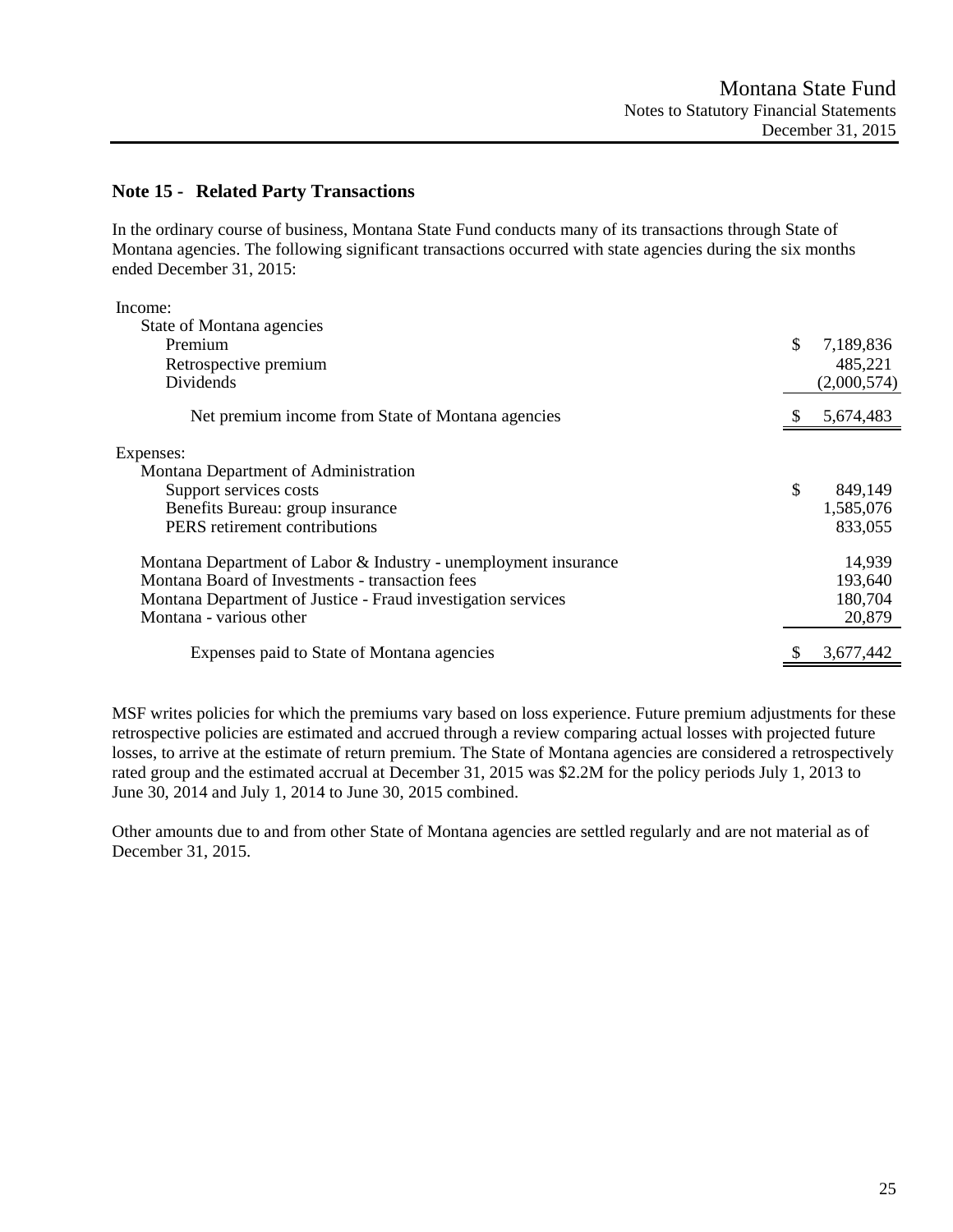## **Note 16 - Policyholders' Equity – Change in Non-Admitted Assets**

The following is an accounting of the changes in non-admitted assets included in the Statement of Changes in Policyholders' Equity for the six months ended December 31, 2015:

| Balance of non-admitted assets, beginning of period | S | 5,170,183  |
|-----------------------------------------------------|---|------------|
| Increase (decrease) in non-admitted assets:         |   |            |
| Change in premiums receivable                       |   | 90,538     |
| Change in short-term notes and loans receivable     |   | 60,407     |
| Change in net tangible assets                       |   | (83,966)   |
| Change in intangible assets                         |   | (169, 015) |
| Change in property held in trust                    |   | (2,065)    |
| Change in other assets                              |   | 1,095,737  |
| Net increase (decrease) in non-admitted assets      |   | 991,636    |
| Balance of non-admitted assets, end of period       |   | 6,161,819  |

## **Note 17 - Policyholders' Equity –Reconciliation of Statutory Equity to GASB Net Position**

The following schedule reconciles statutory policyholders' equity calculated in accordance with NAIC SAP to GASB Net Position as determined by governmental accounting principles generally accepted in the United States of America at December 31, 2015. The audited GASB financial statements were not available as of the date of this report, and, therefore the information below was prepared by management and is unaudited.

| Statutory policyholders' equity (NAIC)                   | \$505,157,612 |
|----------------------------------------------------------|---------------|
| Add:                                                     |               |
| Non-admitted assets as shown above                       | 6,161,819     |
| Change in investment value of bonds to fair market value | 27,765,196    |
| Change in investment value of other invested assets to   |               |
| equity method                                            | (1,898,771)   |
| Change in allowance for doubtful accounts                | (2,291,949)   |
| Effect of differences in pension accounting              |               |
| standards on income and policyholders' equity            | (19,940,034)  |
| GASB net position                                        | \$514,953,873 |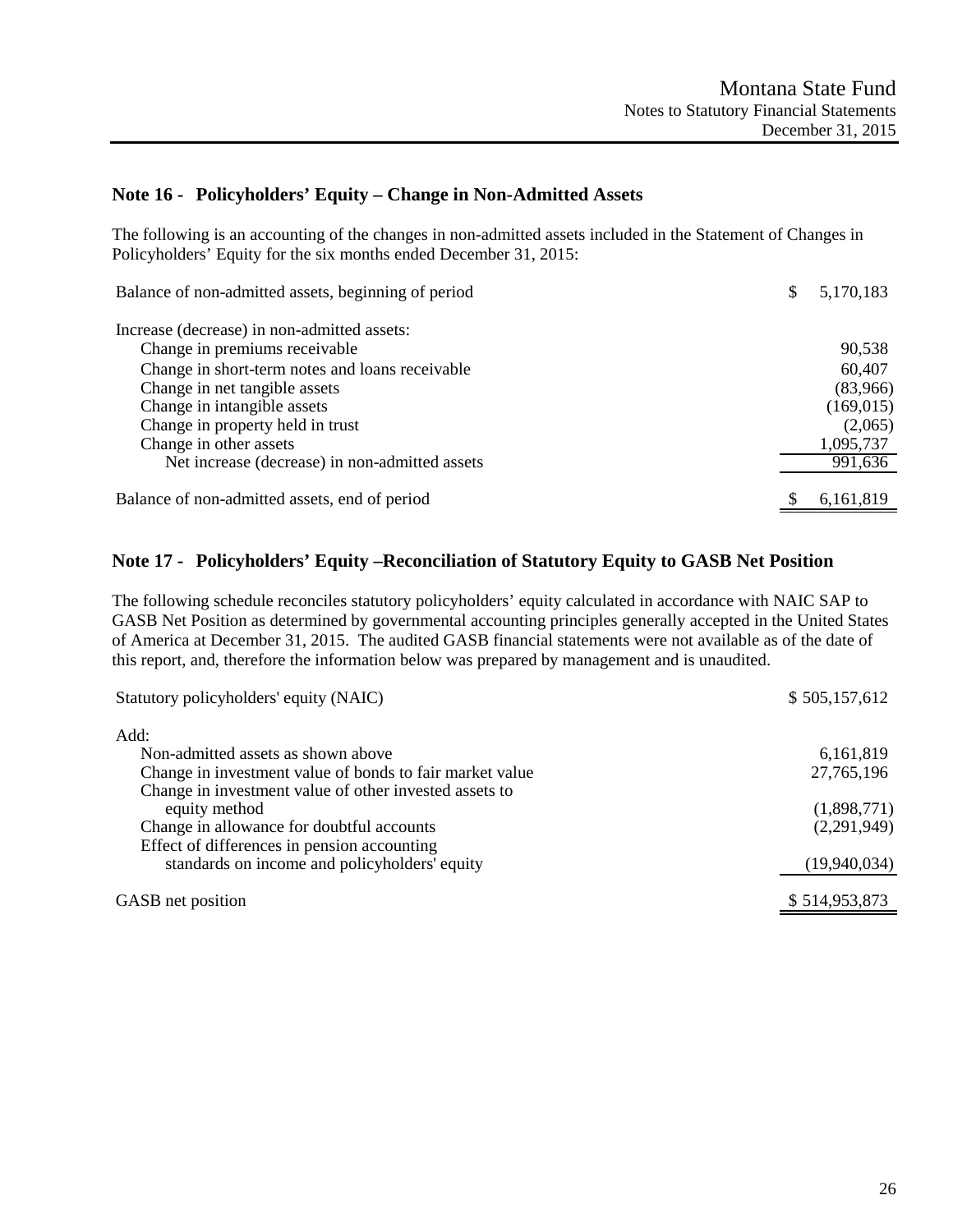

Supplementary Information Six Months Ended December 31, 2015

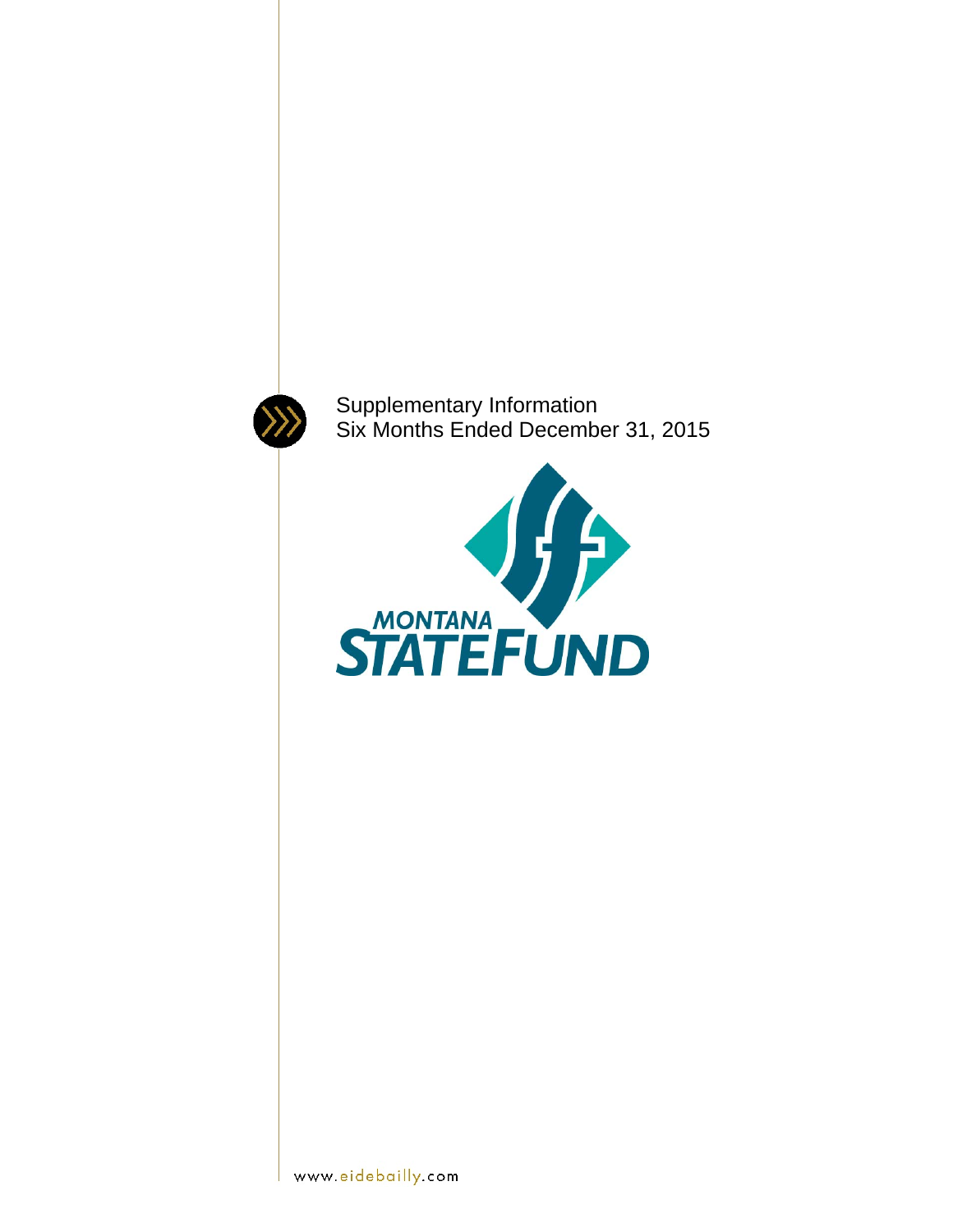

CPAs & BUSINESS ADVISORS

### **Independent Auditor's Report on Supplementary Information**

To the Board of Directors Montana State Fund Helena, Montana

We have audited the statutory financial statements of Montana State Fund as of December 31, 2015 and for the six months ended December 31, 2015, and our report thereon dated April 07, 2016, which expressed an unmodified opinion on those financial statements, appears on page 1. Our audit was conducted for the purpose of forming an opinion on the basic statutory-basis financial statements taken as a whole. The accompanying supplementary information included in the *Supplemental Schedule of Investment Risk Interrogatories*, *Summary Investment Schedule, and Supplemental Reinsurance Interrogatories* on pages 28 through 34 are required to be presented to comply with the National Association of Insurance Commissioners' Annual Statement Instructions and the National Association of Insurance Commissioners' Accounting Practices and Procedures Manual and are not a required part of the basic statutory-basis financial statements. Such information included in the schedules referred to above is the responsibility of management, is presented for purposes of additional analysis and was derived from and relates directly to the underlying accounting and other records used to prepare the financial statements. The information has been subjected to the auditing procedures applied in the audit of the financial statements and certain additional procedures, including comparing and reconciling such information directly to the underlying accounting and other records used to prepare the financial statements or to the financial statements themselves, and other procedures in accordance with the auditing standards generally accepted in the United States of America. In our opinion, the information is fairly stated in all material respects in relation to the basic statutory-basis financial statements taken as a whole.

Sally LLP<br>Fargo, North Dakota

April 07, 2016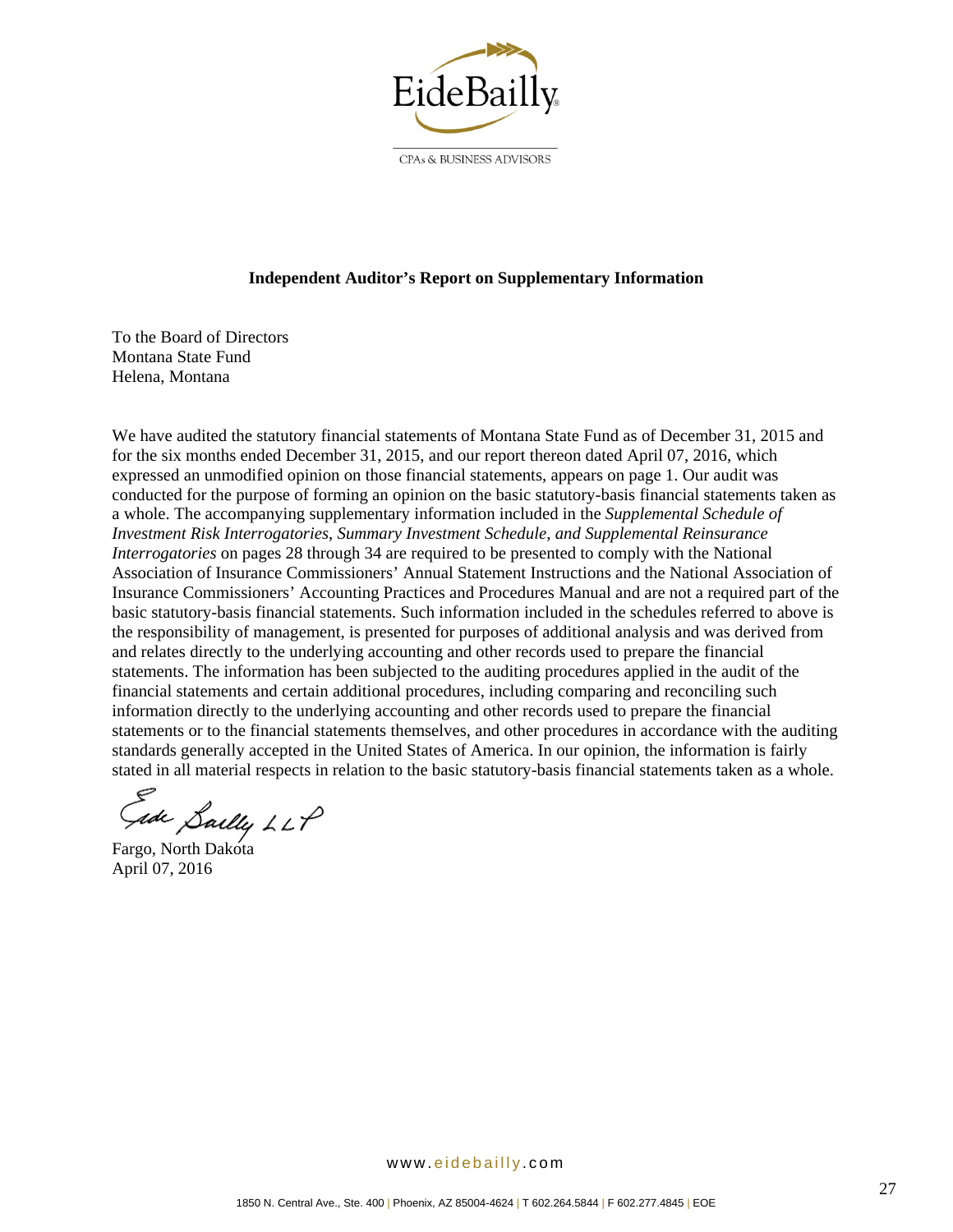#### **Basis of Presentation**

The following supplemental disclosures present selected statutory-basis financial data as of December 31, 2015, and for the six months ended December 31, 2015, for purposes of complying with the National Association of Insurance Commissioners' *Accounting Practices and Procedures Manual* and agree to or are included in the amounts reported in the Company's 2015 Statutory Annual Statement.

#### **Supplemental Investment Risk Interrogatories**

- 1. The Company's total admitted assets as of December 31, 2015 are \$1.7B.
- 2. The Company's ten largest exposures to a single issuer/borrower/investment are as follows:

|                                                         |             | Percentage<br>of Total |
|---------------------------------------------------------|-------------|------------------------|
|                                                         | Amount      | <b>Admitted Assets</b> |
| Federal Home Loan Banks Office of Finance               | 102,802,671 | 6.22%                  |
| Federal Farm Credit Banks Consolidated Systemwide Bonds | 70,230,168  | 4.25%                  |
| <b>American Realty Advisors</b>                         | 47,322,440  | 2.86%                  |
| Federal Home Loan Mortgage Corporation                  | 47,205,486  | 2.86%                  |
| <b>TIAA CREF Asset Management</b>                       | 41,917,514  | 2.54%                  |
| <b>Federal National Mortgage Association</b>            | 26,616,811  | 1.61%                  |
| JPM organ Chase & Co.                                   | 21,956,553  | 1.33%                  |
| PNC Realty Investors, Inc.                              | 19,992,600  | 1.21%                  |
| Citigroup Inc.                                          | 17,013,115  | 1.03%                  |
| Ontario, Government of                                  | 17,011,687  | 1.03%                  |

3. The amounts and percentages of the Company's total admitted assets held in bonds by NAIC rating are as follows:

|             | Amount          | Percentage<br>of Total<br><b>Admitted Assets</b> |
|-------------|-----------------|--------------------------------------------------|
| NAIC-1      | 894, 345, 893   | 54.135%                                          |
| NAIC-2      | 216,524,510     | 13.106%                                          |
| Total Bonds | \$1,110,870,403 | 67.242\%                                         |

4. The amount of assets held in foreign investments is \$86.1M, which is 5.21% of the Company's total admitted assets. None of that amount is denominated in a foreign currency.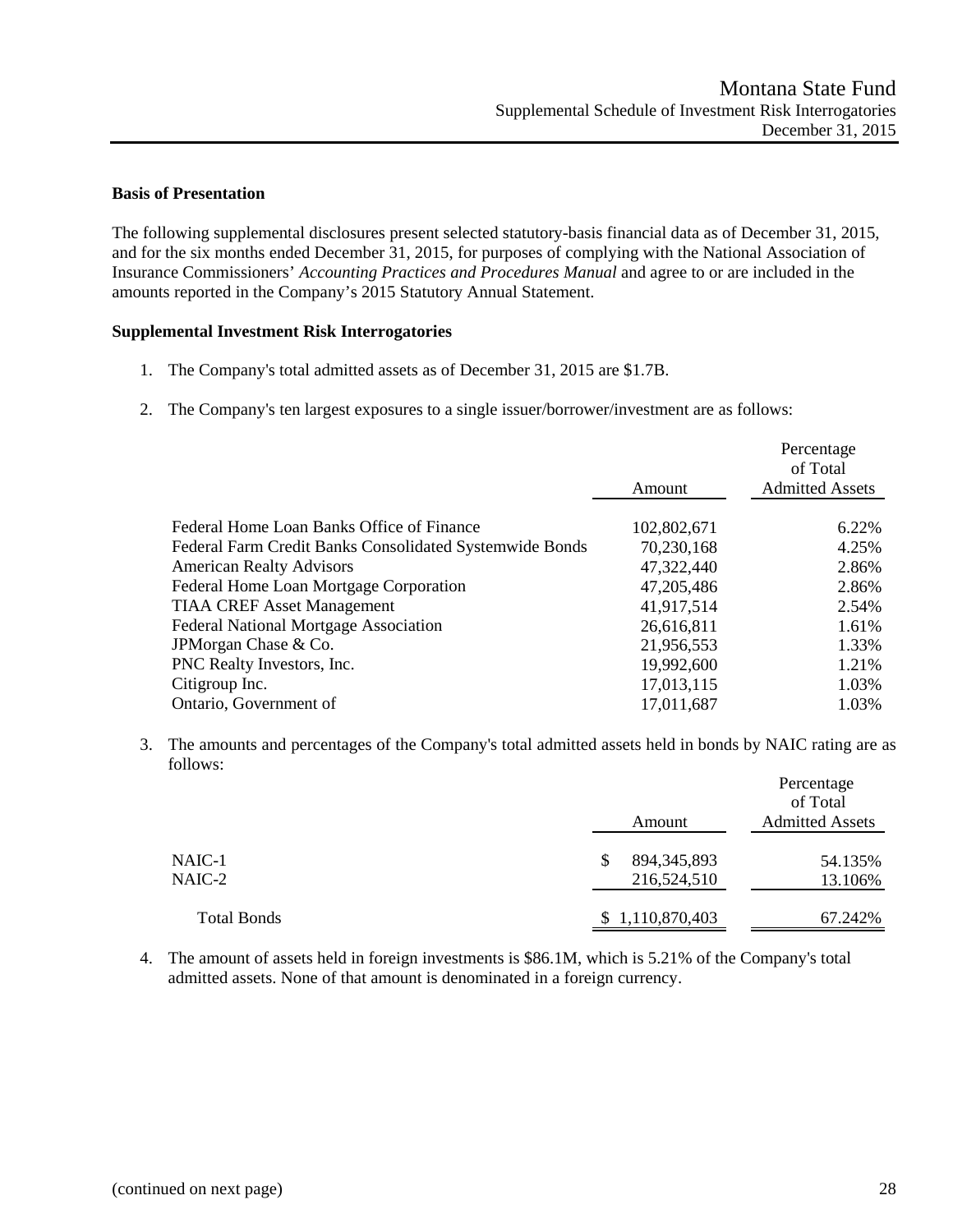- 5. All foreign investment exposure is related to countries designated as NAIC-1.
- 6. The largest foreign investment exposures by country, categorized by the country's NAIC sovereign designation are as follows:

|                           |                          | Percentage<br>of Total |  |  |
|---------------------------|--------------------------|------------------------|--|--|
|                           | Amount                   | <b>Admitted Assets</b> |  |  |
| United Kingdom<br>Bermuda | 23,599,934<br>14,996,158 | 1.43%<br>0.91%         |  |  |

7. The ten largest non-sovereign foreign issues as of December 31, 2015 were as follows:

|                                              | <b>NAIC</b><br>Designation<br>Amount |    |            | Percentage<br>of Total<br><b>Admitted Assets</b> |  |
|----------------------------------------------|--------------------------------------|----|------------|--------------------------------------------------|--|
| Bunge Limited Finance Corp.                  | 2FE                                  | \$ | 14,996,158 | 0.91%                                            |  |
| <b>Total Capital International</b>           | 1FE                                  |    | 9,984,934  | 0.60%                                            |  |
| Niagara Mohawk Power Corporation             | 1FE                                  |    | 8,575,949  | 0.52%                                            |  |
| Statoil ASA                                  | 1FE                                  |    | 6,996,149  | 0.42%                                            |  |
| Jackson National Life Global Funding         | 1FE                                  |    | 5,063,631  | 0.31%                                            |  |
| <b>MUFG Union Bank, National Association</b> | 1FE                                  |    | 5,000,210  | 0.30%                                            |  |
| Novartis Securities Investment Ltd.          | 1FE                                  |    | 4,996,737  | 0.30%                                            |  |
| Swedbank AB                                  | 1FE                                  |    | 4,994,552  | 0.30%                                            |  |
| American Honda Finance Corporation           | 1FE                                  |    | 4,991,849  | 0.30%                                            |  |
| Shell International Finance B.V.             | 1FE                                  |    | 4,985,585  | 0.30%                                            |  |

- 8. The amount of assets held in Canadian investments is less than 2.5% of the Company's total admitted assets.
- 9. The Company does not hold any assets with contractual sales restrictions.
- 10. The amounts and percentages of the Company's total admitted assets held in equity interests are as follows:

|           |    |             | Percentage             |
|-----------|----|-------------|------------------------|
|           |    |             | of Total               |
|           |    | Amount      | <b>Admitted Assets</b> |
|           |    |             |                        |
| Blackrock | S. | 163,817,100 | 9.916%                 |

- 11. The Company does not hold any privately placed equities.
- 12. The Company does not hold any general partnership interests.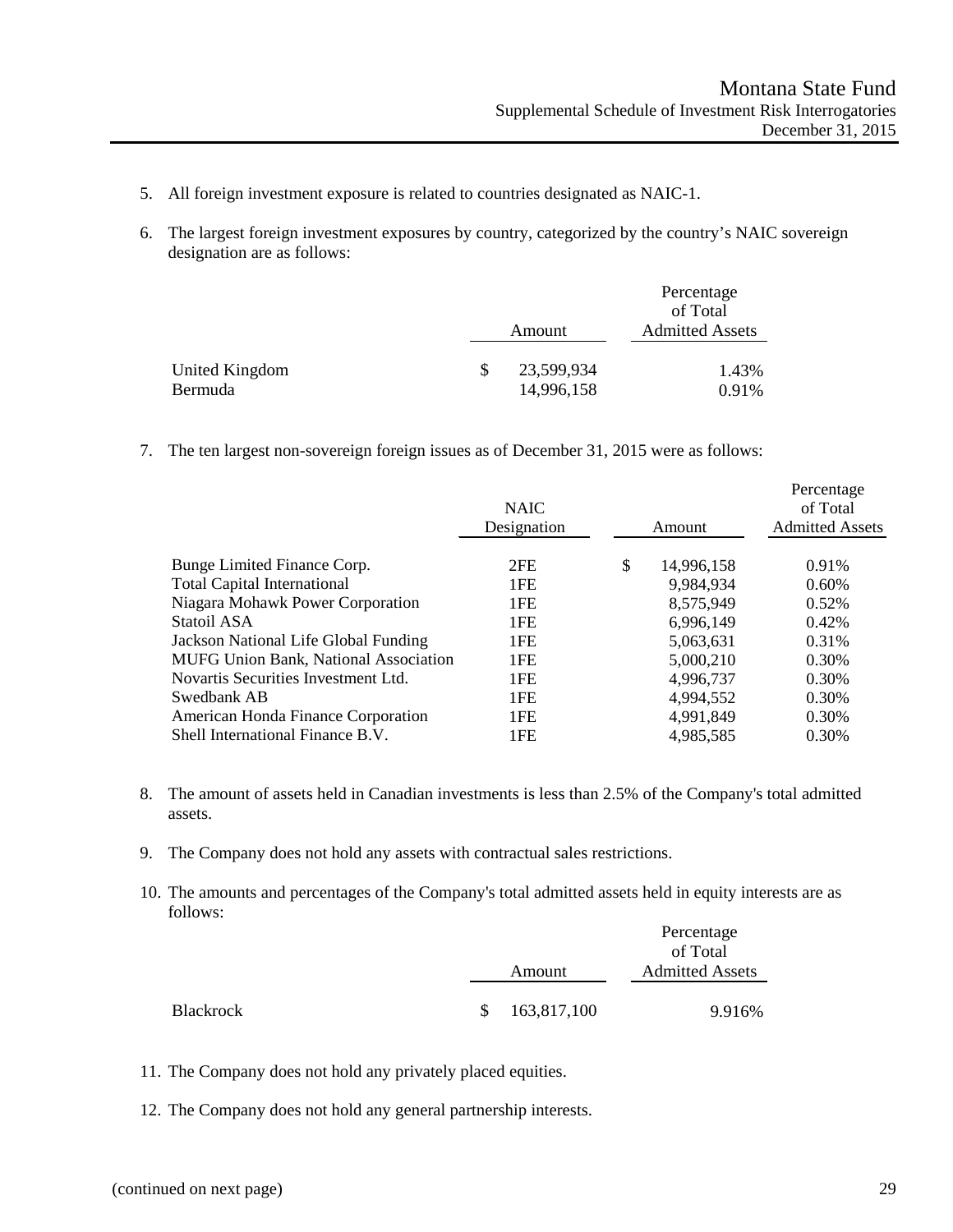- 13. The Company does not hold any mortgage loans.
- 14. The amount of assets held in real estate is less than 2.5% of the Company's total admitted assets.
- 15. The Company does not hold any mezzanine real estate loans.
- 16. The amounts and percentages of the Company's total admitted assets subject to securities lending agreements are as follows:

|                               |            | Percentage             |  |  |
|-------------------------------|------------|------------------------|--|--|
|                               |            | of Total               |  |  |
|                               | Amount     | <b>Admitted Assets</b> |  |  |
|                               |            |                        |  |  |
| Securities lending agreements | 65,532,939 | 3.967%                 |  |  |

- 17. The Company does not hold any warrants.
- 18. The Company does not have any exposure for collars, swaps, or forwards.
- 19. The Company does not have any exposure for futures contracts.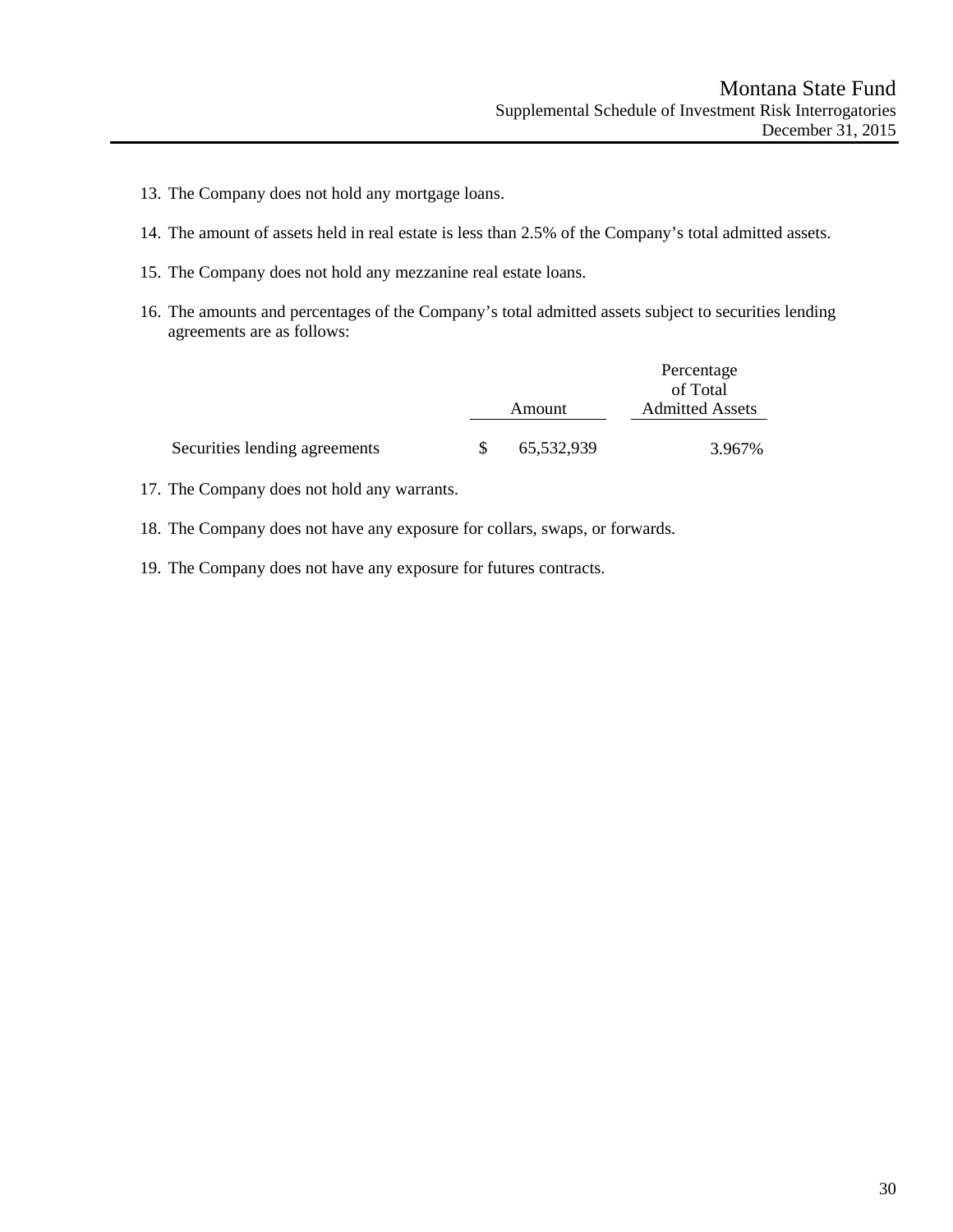# Montana State Fund Summary Investment Schedule December 31, 2015

|                                                   | Gross investment holdings |                 | Admitted Assets as Reported<br>in the Annual Statement |    |                 |        |
|---------------------------------------------------|---------------------------|-----------------|--------------------------------------------------------|----|-----------------|--------|
|                                                   |                           | Amount          | $\%$                                                   |    | Amount          | $\%$   |
| Bonds:                                            |                           |                 |                                                        |    |                 |        |
| U.S. Treasury securities                          | S                         | 198,466,620     | 13.26%                                                 | \$ | 198,466,620     | 13.26% |
| U.S. government agency obligations (excluding     |                           |                 |                                                        |    |                 |        |
| mortgage-backed securities):                      |                           |                 |                                                        |    |                 |        |
| Issued by U.S. government agencies                |                           |                 | 0.00%                                                  |    |                 | 0.00%  |
| Issued by U.S. government sponsored agencies      |                           | 242,790,879     | 16.22%                                                 |    | 242,790,879     | 16.22% |
| Non-U.S. government (including Canada,            |                           |                 |                                                        |    |                 |        |
| excluding mortgage-backed securities)             |                           | 25,997,345      | 1.74%                                                  |    | 25,997,345      | 1.74%  |
| Mortgage-backed securities (includes              |                           |                 |                                                        |    |                 |        |
| residential and commercial MBS):                  |                           |                 |                                                        |    |                 |        |
| Pass-through securities:                          |                           |                 |                                                        |    |                 |        |
| Issued or guaranteed by GNMA                      |                           |                 | 0.00%                                                  |    |                 | 0.00%  |
| Issued or guaranteed by FNMA and                  |                           |                 |                                                        |    |                 |        |
| <b>FHLMC</b>                                      |                           | 4,064,258       | 0.27%                                                  |    | 4,064,258       | 0.27%  |
| All other                                         |                           |                 | 0.00%                                                  |    |                 | 0.00%  |
| CMOs and REMICs:                                  |                           |                 |                                                        |    |                 |        |
| All other                                         |                           |                 | 0.00%                                                  |    |                 | 0.00%  |
| Other debt and other fixed income securities      |                           |                 |                                                        |    |                 |        |
| (excluding short-term):                           |                           |                 |                                                        |    |                 |        |
| Unaffiliated domestic securities (includes credit |                           |                 |                                                        |    |                 |        |
| tenant loans and hybrid securities)               |                           | 548,435,163     | 36.63%                                                 |    | 548,435,163     | 36.63% |
| Unaffiliated non-U.S. securities (including       |                           |                 |                                                        |    |                 |        |
| Canada)                                           |                           | 91,116,138      | 6.09%                                                  |    | 91,116,138      | 6.09%  |
| Affiliated securities                             |                           |                 | 0.00%                                                  |    |                 | 0.00%  |
| Equity interests:                                 |                           |                 |                                                        |    |                 |        |
| Investments in mutual funds                       |                           | 163,817,100     | 10.94%                                                 |    | 163,817,100     | 10.94% |
|                                                   |                           |                 |                                                        |    |                 |        |
| Real estate investments:                          |                           |                 |                                                        |    |                 |        |
| Properties occupied by the company                |                           | 26,109,223      | 1.74%                                                  |    | 26,109,223      | 1.74%  |
| Securities lending                                |                           | 28,299,273      | 1.89%                                                  |    | 28,299,273      | 1.89%  |
| Cash, cash equivalents and short-term investments |                           | 78,779,178      | 5.26%                                                  |    | 78,779,178      | 5.26%  |
| Other invested assets                             |                           | 89,239,954      | 5.96%                                                  |    | 89,239,954      | 5.96%  |
| Total invested assets                             |                           | \$1,497,115,131 | 100.0%                                                 |    | \$1,497,115,131 | 100.0% |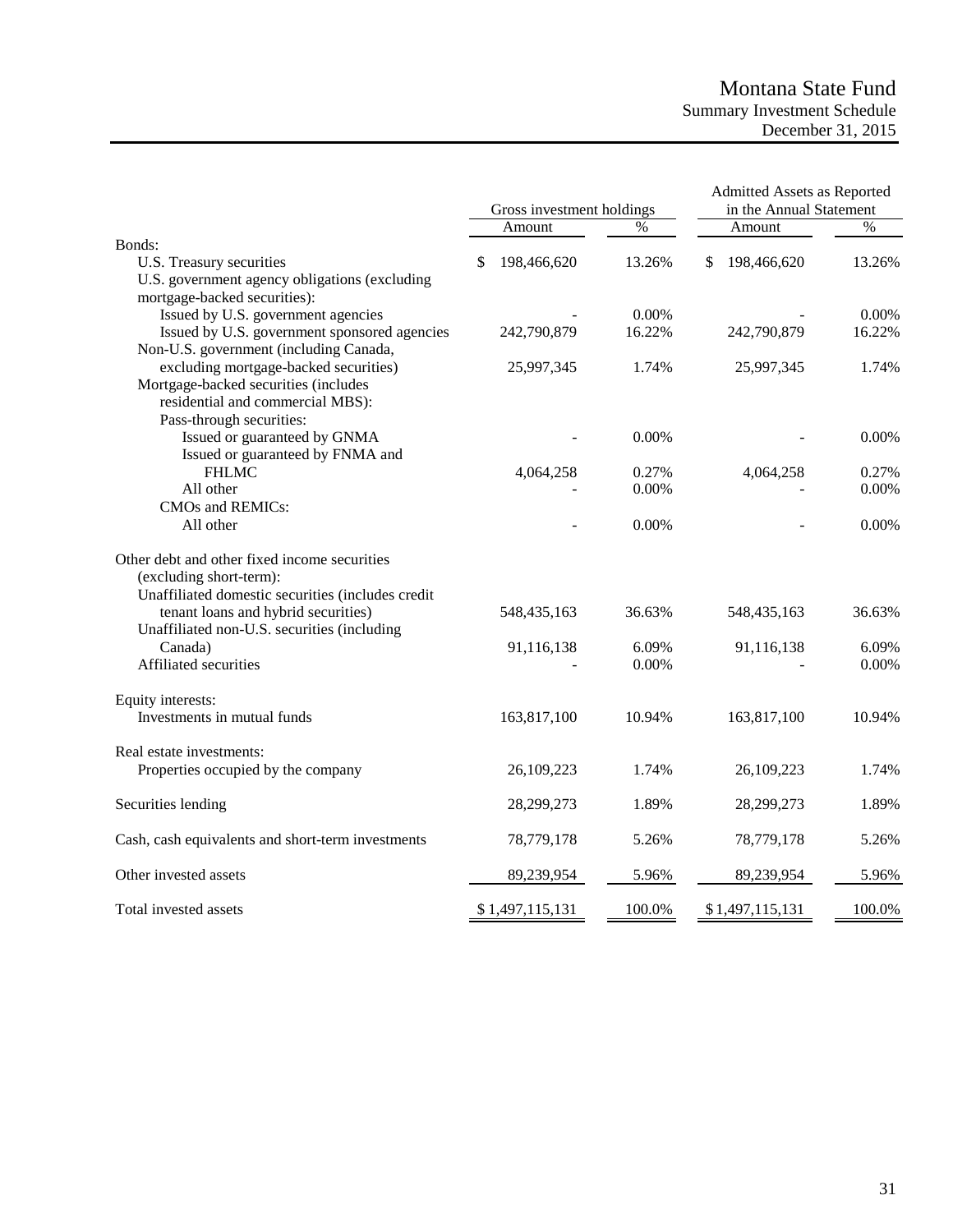The following interrogatories are included in accordance with SSAP No. 62R:

7.1 Has the reporting entity reinsured any risks under a quota share reinsurance contract with any other entity that includes a provision that would limit the reinsurer's losses below the stated quota share percentage (e.g. deductible, a loss ratio corridor, loss cap)? If yes, indicate the number of reinsurance contracts containing such provision and if the amount of reinsurance credit taken reflects the reduction in quota share coverage caused by any applicable limiting provision(s).

Yes  $\Box$  No  $\boxtimes$ 

8.1 Has the reporting entity reinsured any risk with any other entity and agreed to release such entity from liability, in whole or in part, from any loss that may occur on this risk, or portion thereof, reinsured?



- 9.1 Has the reporting entity ceded any risk under any reinsurance contract (or under multiple contracts with the same reinsurer or its affiliates) for which during the period covered by the statement: (i) it recorded a positive or negative UW result greater than 5% of prior year-end surplus as regards to policyholders or it reported calendar year written premium ceded or year-end loss and loss expense reserves ceded great than 5% of prior year-end surplus as regards policyholders; (ii) it accounted for that contract as reinsurance and not as a deposit; and (iii) the contract(s) contain one or more of the following features or other features that would have similar results:
	- a. A contract term longer than two years and the contract is non-cancellable by the reporting entity during the contract term;
	- b. A limited or conditional cancellation provision under which cancellation triggers an obligation by the reporting entity, or an affiliate of the reporting entity, to enter into a new reinsurance contract with the reinsurer, or an affiliate of the reinsurer;
	- c. Aggregate stop loss reinsurance coverage;
	- d. An unconditional or unilateral right by either party to commute the reinsurance contract, except for such provisions which are only triggered by a decline in the credit status of the other party;
	- e. A provision permitting reporting of losses, or payment of losses, less frequently than on a quarterly basis (unless there is no activity during the period); or
	- f. Payment schedule, accumulating retention from multiple years or any features inherently designed to delay timing of the reimbursement to the ceding entity.

Yes  $\Box$  No  $\boxtimes$ 

- 9.2 Has the reporting entity during the period covered by the statement ceded any risk under any reinsurance contract (or under multiple contracts with the same reinsurer or affiliates), excluding cessions to approved pooling arrangements or to captive insurance companies that are directly or indirectly controlling, controlled by, or under commune control with (i) one or more unaffiliated policyholders of the reporting entity, or (ii) an association of which one or more unaffiliated policyholders or the reporting entity is a member, where:
	- a. The written premium ceded to the reinsurer by the reporting entity or its affiliates represents 50% or more of the entire direct and assumed premium written by the reinsurer based on its most recently available financial statement; or
	- b. 25% or more of the written premium ceded to the reinsurer has been retroceded back to the reporting entity or its affiliates.

Yes  $\neg$  No  $\not\boxtimes$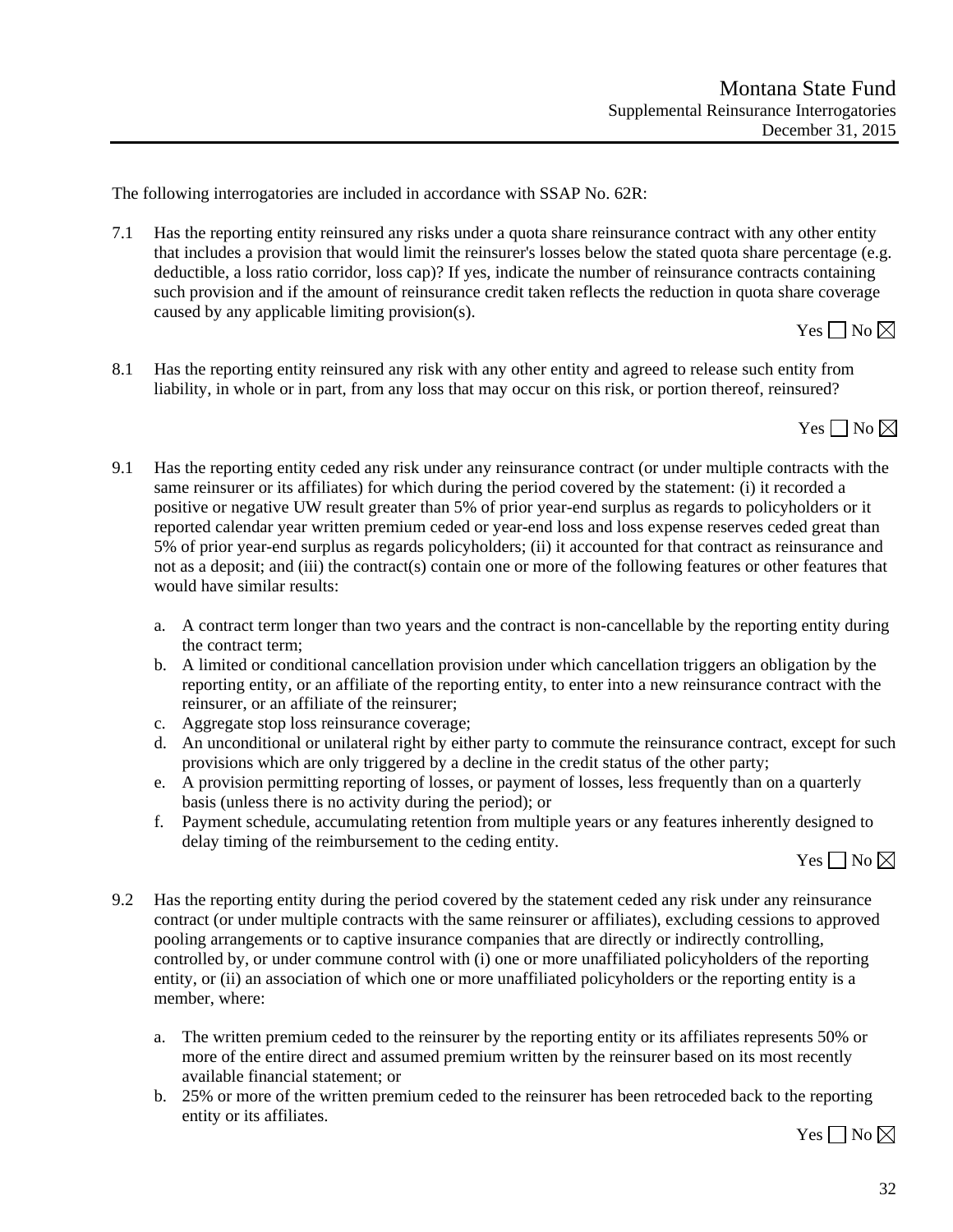- 9.4 Except for transactions meeting the requirements of paragraph 30 of SSAP No. 62R, has the reporting entity ceded any risk under any reinsurance contract during the period covered by the financial statements, and either:
	- a. Accounted for that contract as reinsurance (either prospective or retroactive) under SAP and as a deposit under GAAP; or
	- b. Accounted for that contract as reinsurance under GAAP and as a deposit under SAP.

Yes  $\Box$  No  $\boxtimes$